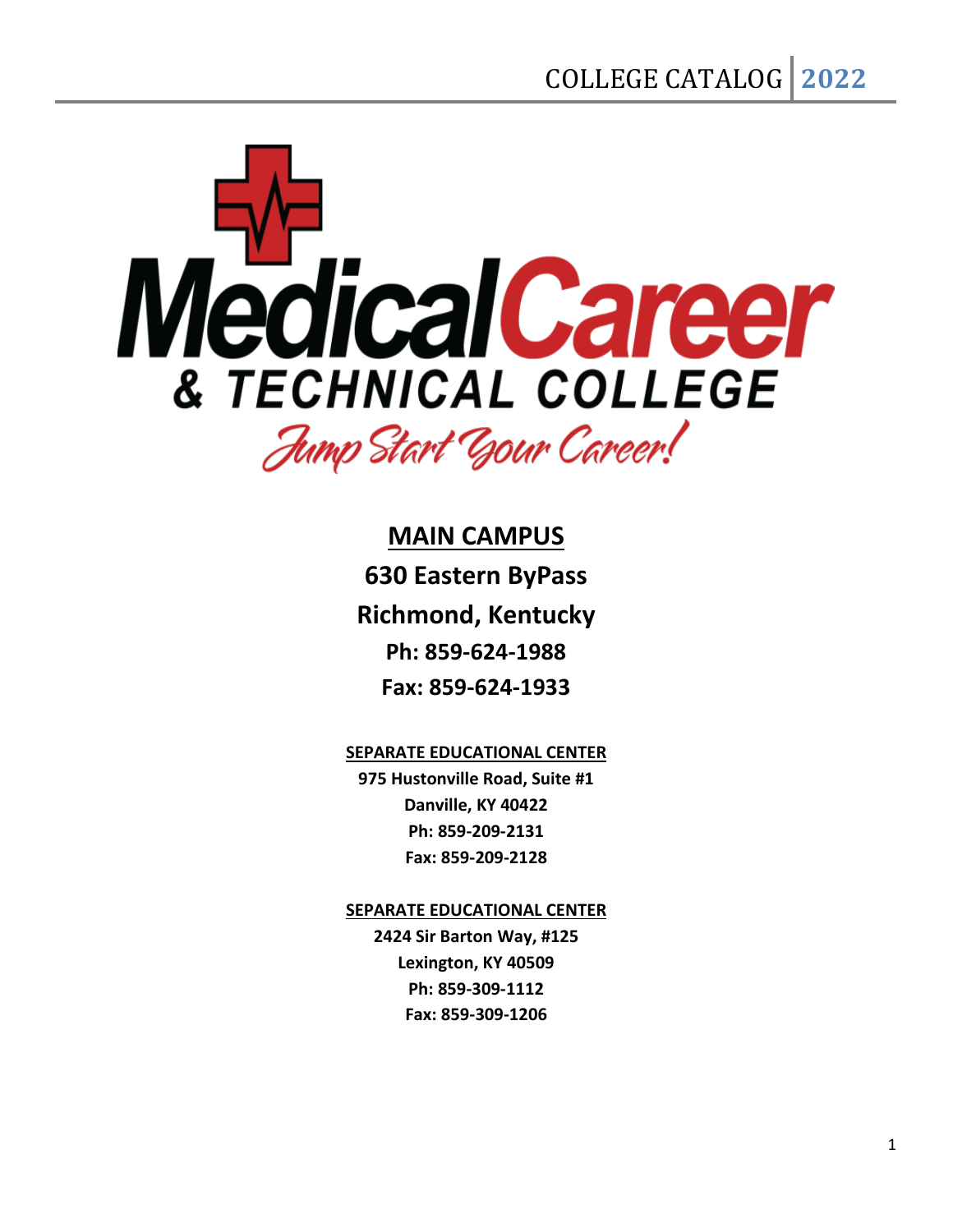### **ACADEMIC CALENDAR**

## **2022**

#### **Term 1 January 3 – February 11** January 3 New Term Begins January 17 Martin Luther King Day Observed *(School Closed)*

#### **Term 2**

**February 14 – March 25** February 14 New Term Begins

*------Spring Break, March 28 – April 1 ------*

#### **Term 3**

**April 4 – May 13**

April 4 New Term Begins

#### **Term 4**

| May 16 – June 24     |                                       |
|----------------------|---------------------------------------|
| May 16               | New Term Begins                       |
| Mav 30 <sup>th</sup> | Memorial Day Observed (School closed) |

*-----Summer Break, June 27 – July 1 -----*

#### **Term 5**

| July 4 – August 12 |                           |
|--------------------|---------------------------|
| July 4             | Independence Day Observed |
| July 5             | New Term Begins           |

#### **Term 6**

| August 15 – September 23  |                                      |
|---------------------------|--------------------------------------|
| August 15                 | New Term Begins                      |
| September 5 <sup>th</sup> | Labor Day Observed (School closed)   |
| September 17th            | Constitution Day (School in Session) |

#### **Term 7**

**September 26 – November 4**

September 26 New Term Begins

#### **Term 8**

| November 7 – December 16 |                                       |  |
|--------------------------|---------------------------------------|--|
| November 7               | New Term Begins                       |  |
| November 23-25           | Thanksgiving Observed (School closed) |  |

*-----Christmas Break, December 19, 2022 – December 30, 2022----*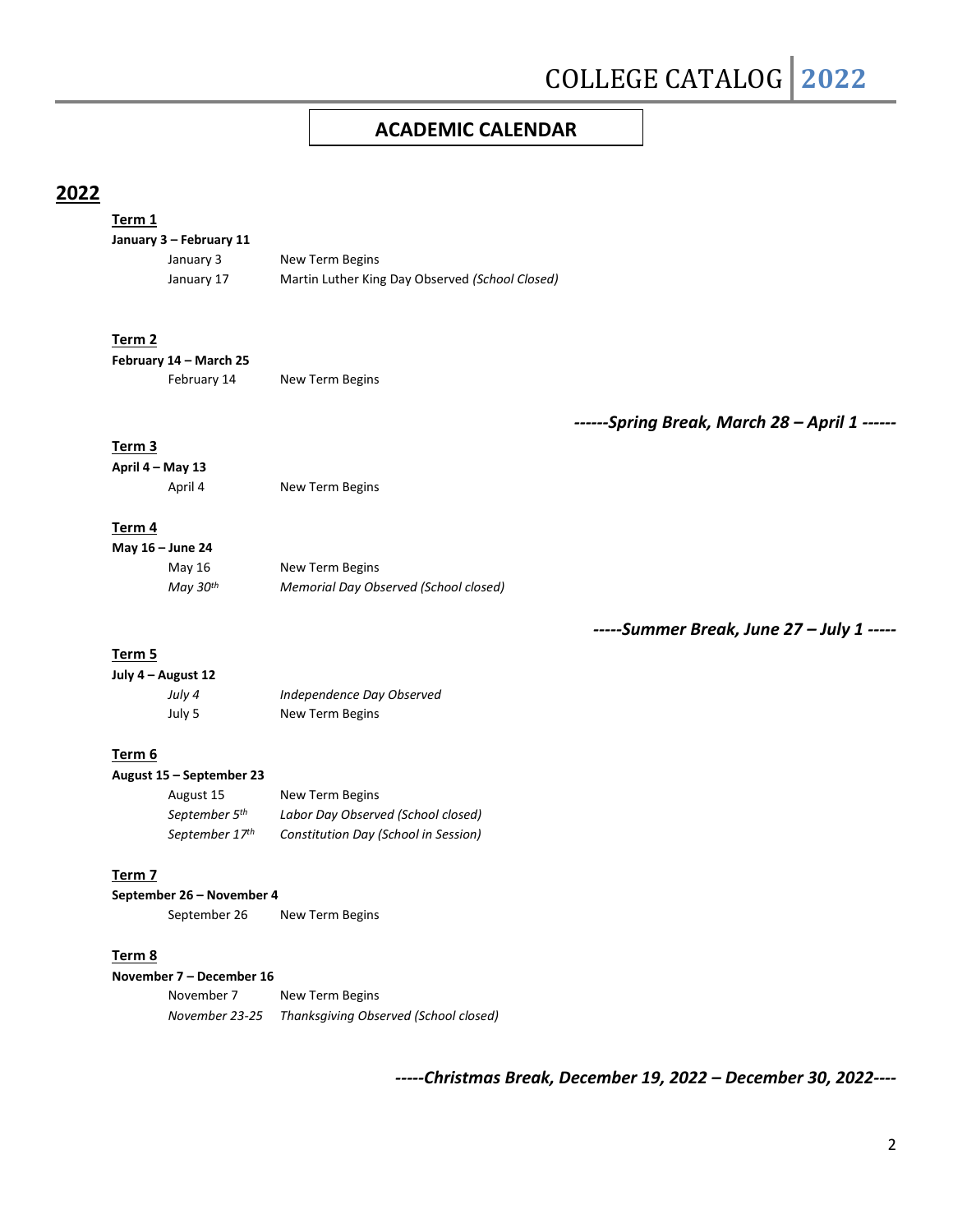# **TABLE OF CONTENTS**

| Medical Career Programs and Program Index |  |
|-------------------------------------------|--|
|                                           |  |
|                                           |  |
|                                           |  |
|                                           |  |
|                                           |  |
|                                           |  |
|                                           |  |
|                                           |  |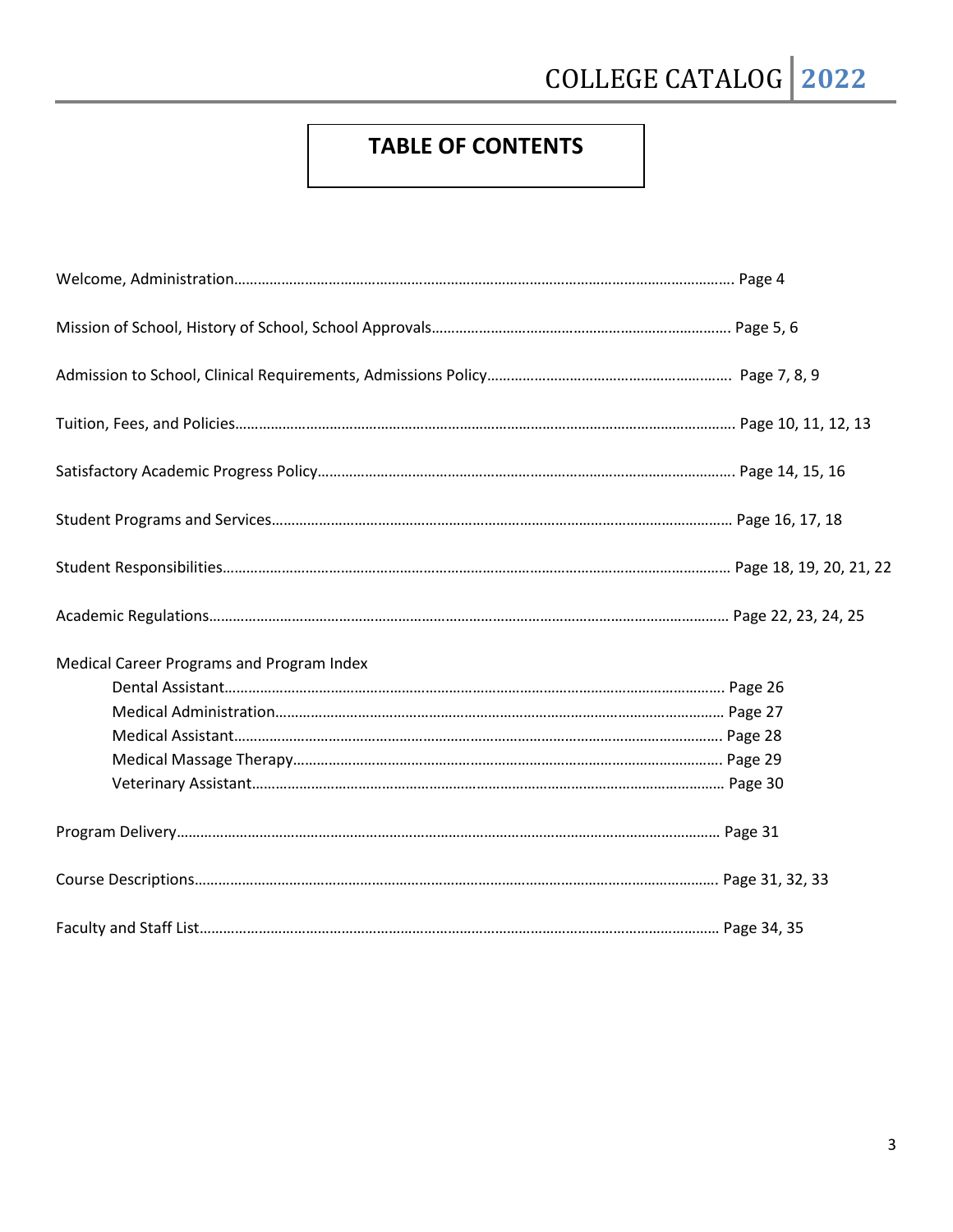## **WELCOME**

Whether you are just starting out or looking to advance or change your career, Medical Career & Technical College can help you achieve this dream! Founded by a healthcare practitioner educator who embraces a passion for education, we are here to help you "Jump Start Your Career". Thank you for choosing us to assist you in your educational journey.

## **ADMINISTRATION/OFFICERS**

Medical Career Training Center, LLC, D.B.A. Medical Career & Technical College is owned and operated by Kristi Bertrand, President. This includes the Main Campus located in Richmond, KY and the two Separate Education Centers located in Danville, KY and Lexington, KY.

### **MEET THE PRESIDENT**

### **Founder/Owner, Medical Career & Technical College**

Since 1996, Kristi Bertrand, MPH, B.S., A.S., CMA (AAMA) has been actively involved in higher education from holding a faculty position, developing curriculum, to the management of several higher educational allied health programs. Her vast experience included that of leading programs and campuses through the accreditation process and doing so flawlessly. Ms. Bertrand has served on numerous educational boards and participates as an on-site evaluator for various accrediting bodies.

Ms. Bertrand advocates for increased awareness to access affordable quality skills training where employment is readily available. With that came the vision for Medical Career & Technical College. Unlike many two-year or four-year institutions, students can graduate with a career skill in just around a years' time and do so for a smarter overall total tuition cost.

In addition to affordability, Ms. Bertrand realized to attend college it takes time, and in today's era, families require an income, which requires time to work. The vision of offering programs where students attend just two days a week is the key to so many students' success. Another key factor in the success of learning is that students take just one course at a time, allowing a true stair step approach that meets the needs of today's academic learner.

Welcome to Medical Career & Technical College and we thank you for your commitment in choosing our great institution and letting us help you Jump Into your Career! Your success is our priority!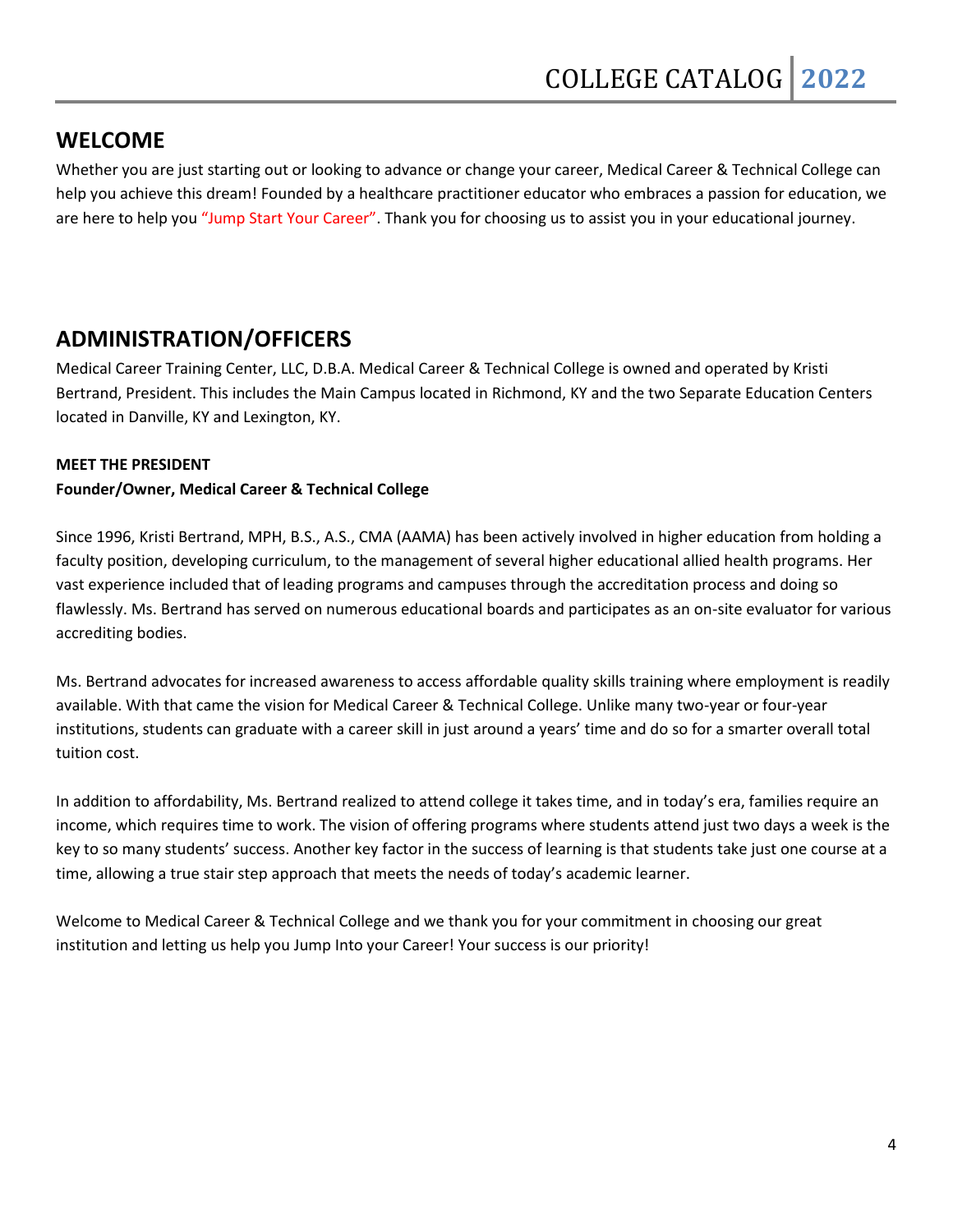## **MISSION OF THE SCHOOL**

The mission of Medical Career & Technical College is to provide quality career focused education by allowing students to complete a college diploma taking one course at a time. Training offered will allow students to become credentialed in their particular field immediately at program completion and obtain entry level employment in their chosen field.

## **HISTORY OF THE SCHOOL**

Medical Career Training Center, LLC was founded in 2011 by Kristi Bertrand who is a 100% owner of the institution. To better relate the mission and vision of the school to the community interests, the name was changed to Medical Career & Technical College in 2012. In 2013 the College expanded its campus and moved to a larger and more visible location, while still remaining in Richmond, KY. In 2019 an additional campus was opened in Danville, KY and in 2021 a Lexington, KY location. Both the Danville and Lexington location are considered Separate Educational Centers by its accreditor. The college provides a subject focused curriculum where students take only one course at a time while attending only two days a week. The programs were developed in a perfect fashion where they are not too short for the skill level to be achieved and not too long involving paying for classes not necessarily required for the professional standards. Our graduates have seen great success in becoming credentialed in their field and in obtaining employment. Medical Career & Technical College is accredited by the Accrediting Bureau of Health Education Schools (ABHES) and is an active participant with Federal Financial Aid.

## **SCHOOL ACCREDITATION AND APPROVALS**

## **Accreditation**

Medical Career & Technical College is INSTITUTIONALLY accredited by the Accrediting Bureau of Health Education Schools (ABHES). The Medical Assistant Program has met program specific standards with the Accrediting Bureau of Health Education Schools.

> Accrediting Bureau of Health Education Schools ABHES 7777 Leesburg Pike, Suite 314 North Falls Church, Virginia 22043 703-917-9503 [www.abhes.org](http://www.abhes.org/)

## **Licensed**

Medical Career & Technical College is licensed by the Kentucky Commission on Proprietary Education.

Kentucky Commission on Proprietary Education 500 Mero Street, 4<sup>th</sup> Floor Frankfort, KY 40601 502-564-4185 [kcpe.ky.gov](mailto:kcpe@ky.gov)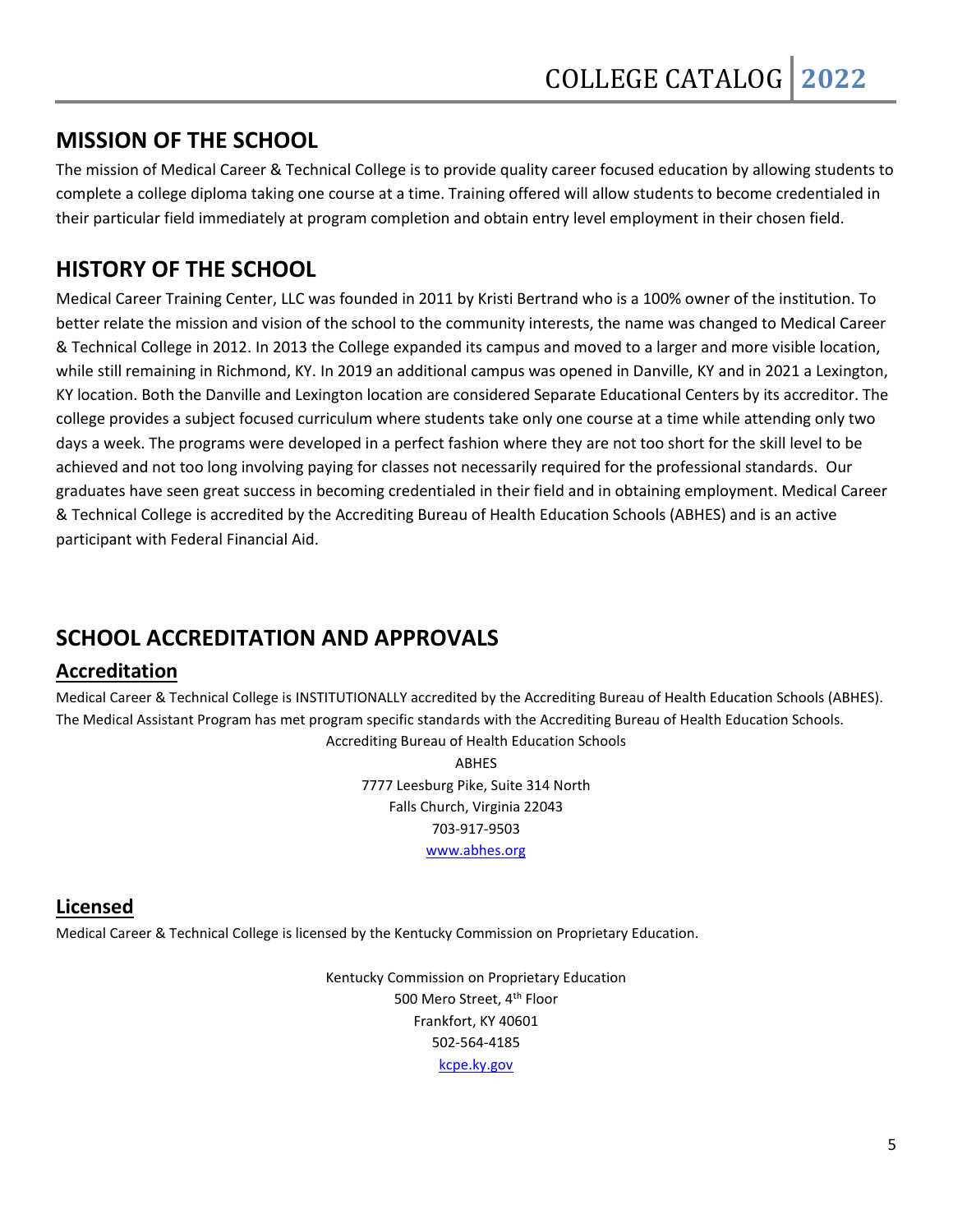### **Approvals**

Medical Career & Technical College Medical Massage Therapy program is approved and a program in good standing by the Kentucky Board of Licensure for Massage Therapy.

> Kentucky Board of Licensure for Massage Therapy 911 Leawood Drive Frankfort, KY 40601 502-782-8808

bmt.ky.gov

Medical Career & Technical College Medical Assistant program is recognized as an approved program with the American Association of Medical Assistants (AAMA) allowing its graduates to sit for certification as a CMA (Certified Medical Assistant) (AAMA). American Association of Medical Assistants

AAMA 20 N. Wacker Drive, Ste 1575 Chicago, IL 60606 1-312-899-1500 [www.aama-ntl.org](http://www.aama-ntl.org/)

Medical Career & Technical College Dental Assistant program is recognized as an approved program with the American Medical Technologists Association (AMT) allowing its graduates to sit for certification as an RDA (Registered Dental Assistant).

> American Medical Technologists 10700 West Higgins Rd, Ste 150 Rosemont, IL 60018 847-823-5169 [www.americanmedtech.org](http://www.americanmedtech.org/)

Medical Career & Technical College is recognized as an approved educational institution by the National Health Career Association (NHA) allowing its graduates to sit for certification of approved programs.

> National Health Career Association 7500 West 160<sup>th</sup> Street Stilwell, KS 66085 1-800-499-9092 [www.nhanow.com](http://www.nhanow.com/)

Medical Career & Technical College is recognized as an approved education institution with American Allied Health. The school is a recognized testing site for the graduates of the Veterinary Assistant program to sit for the Certified Veterinary Assistant (CVA) examination.

> American Allied Health P.O. Box 1487 Lowell, AR 72745 479-553-7285 [www.AmericanAlliedHealth.com](http://www.americanalliedhealth.com/)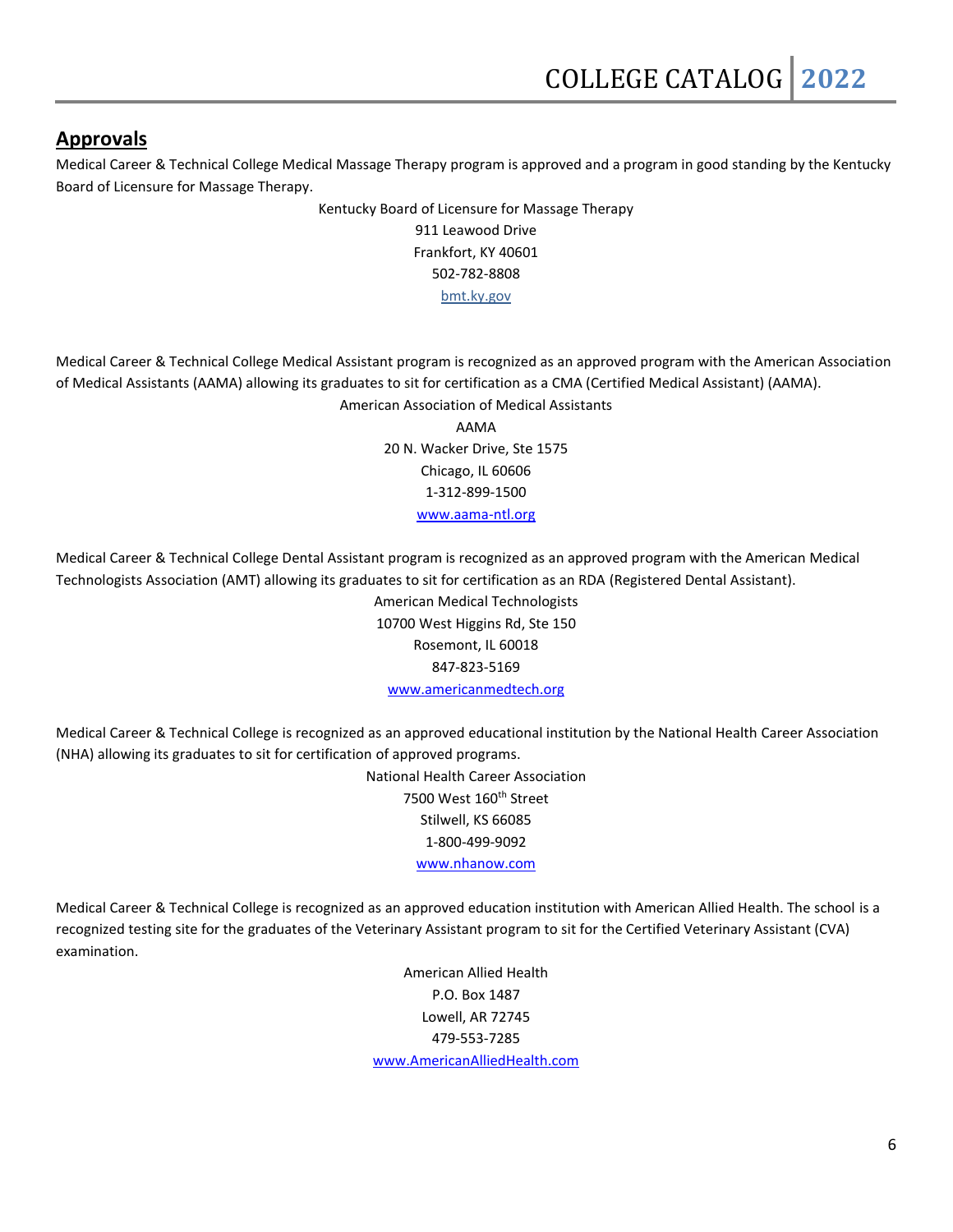## **ADMISSION TO SCHOOL**

#### **Eligibility for Admission**

(1) Applicants must be a high school graduate or satisfied the GED (General Education Development) test of which is recognized by the States Department of Education. Applicants complete an attestation to this requirement and a copy of the diploma or transcript is required upon admission. If a copy is not received this applicant is not eligible to receive financial aid. If an applicant holds an Associate degree or higher, transcripts or copy of the degree may serve to replace the high school diploma.

Students who have attended a college or university in the past may show transcripts for possible credit allowance (see transfer of credit policy).

(2) Applicants must acknowledge a clear criminal background check. Assessment may be requested by the student's externship site. (3) The admissions process includes an interview evaluation with accepted students being those who have been evaluated by admissions and administration and who have demonstrated they can benefit from the instruction offered. The college may deny admission to an otherwise qualified candidate and no single factor may eliminate or guarantee admission.

#### **Medical Massage Therapy Applicants**

Prospective Medical Massage Therapy program students must present documentation of having received a massage during the admissions process. See the Admissions office for more information.

#### **Procedures of Application**

- 1. Complete Career Assessment Questionnaire (application) and enrollment packet. Enrollment may be accepted up to the three (3) days prior to the start of the term; however, is dependent upon seat availability.
- 2. Complete financial requirements with the financial aid office prior to the start of class.
- 3. Provide proof of a negative tuberculin test (i.e., skin test, chest x-ray, or blood test).
- 4. Provide a copy of high school diploma or GED. Provide college transcripts if applicable.
- 5. Provide a copy of driver's license or legal picture identification and social security number.

### **CLINICAL REQUIREMENTS**

#### **Immunizations**

It is recommended that all vaccinations be up to date based on the current recommendations of the Centers for Disease Control (CDC) for health-care workers. Documentation is not required unless requested by the student's clinical externship site. An externship site may require further vaccination such as the flu vaccination, chicken pox vaccination, etc. prior to placement.

#### **Hepatitis B Vaccine**

Students are highly encouraged to take the Hepatitis B vaccination. Healthcare professionals are at greater risk to the exposure of Hepatitis B through occupational exposure of blood or blood products. The vaccine does not protect against other forms of hepatitis. Student orientation will cover further details regarding Hepatitis B.

#### **Tuberculosis**

Students are not permitted to practice in any clinical, laboratory, or classroom activity with active or suspected tuberculosis disease. All students are required to undergo initial and annual tuberculosis screening while enrolled. Tuberculin testing is performed by either skin testing, chest x-ray, or by blood testing. The student's individual physician will make recommendation.

#### **Current BLS CPR and First Aid Training/Certification**

Basic Life Support (BLS) for Healthcare Providers certification by an approved entity such as American Heart Association or American Red Cross must remain current once the student reaches the third course of their program. Students must also obtain First Aid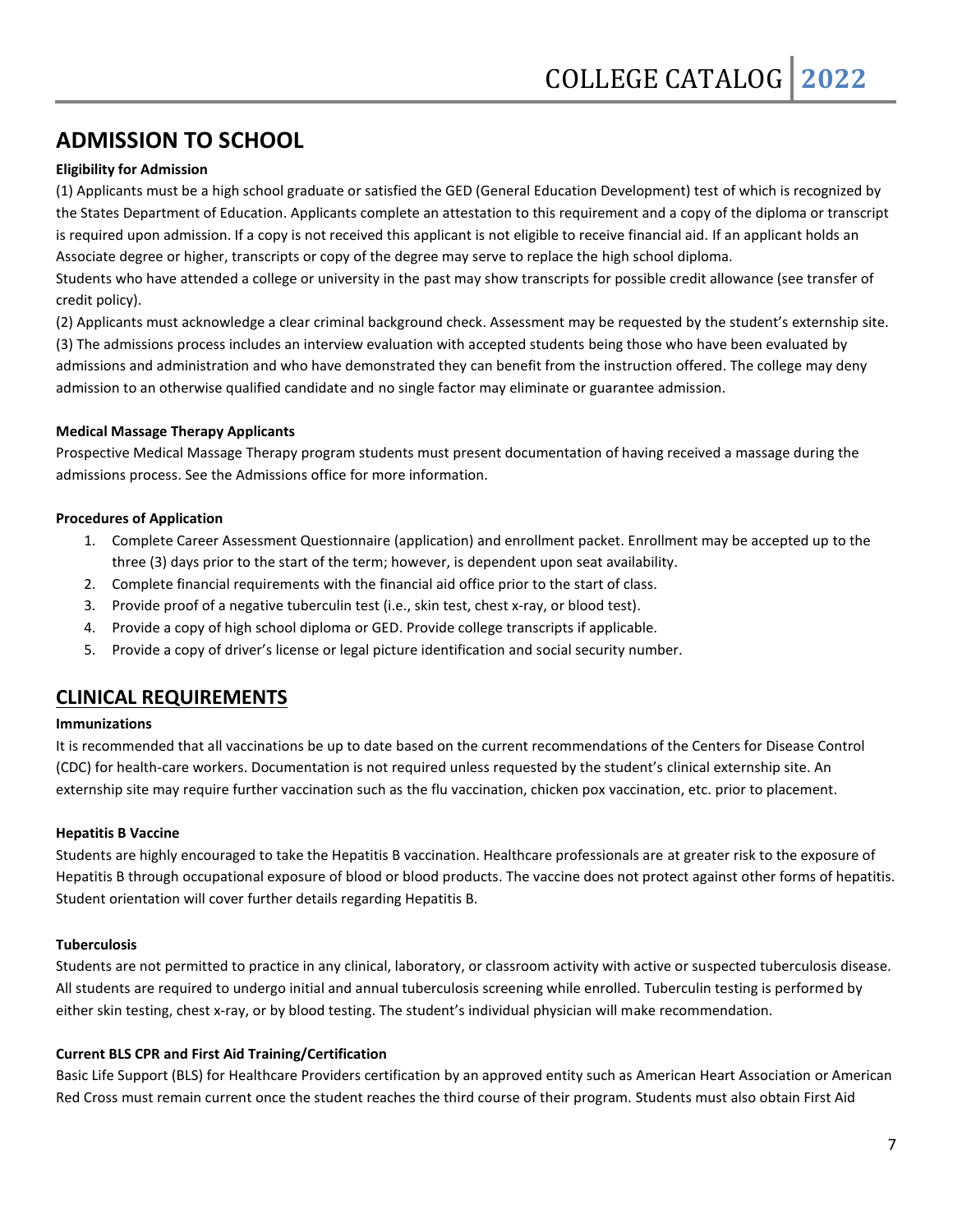certification. The college must maintain a current copy of the student's CPR and First Aid card within the student file. The college offers this class each term and is included in the student's initial institutional fees.

#### **Professional Liability Insurance**

The college maintains student professional liability insurance on all students while at externship. Student professional liability insurance is malpractice insurance that is intended to pay claims made against a student by a third party, such as a patient in the student's care, for injury the third party incurred while being cared for by the student. All students at externship sites are supervised by approved clinical preceptors. Each student is covered while supervised at the externship site. Coverage ceases upon termination of the student's enrollment.

Student professional liability insurance does not cover medical bills that a student may incur if the student gets hurt while performing tasks that are a part of the program curriculum. The college recommends the student maintain personal health care insurance which provides primary coverage of medical bills.

#### **Pregnancy**

Pregnancies should be promptly reported to the respective program instructor. Following each prenatal visit any restrictions must be reported immediately to the student's instructor.

### **ADMISSIONS POLICY**

#### **Transfer of Credit**

Transfer of credit is always the decision of the individual college. Accreditation does not guarantee transfer of credits. Requests for transfer credit must be submitted prior to enrollment. For consideration of transfer credit from other institutions accredited by an agency recognized by the United States Department of Education (USDE) or the Council for Higher Education Accreditation (CHEA), it is the students' responsibility for obtaining their specific transcripts of previous college credit for the school to review.

Courses for consideration must have been taken within the previous 5 years (60 months) and have received a minimum grade of a B. Students must complete 75% of their courses from Medical Career & Technical College and courses with clinical competencies are not approved due to the nature of the profession and the clinical competencies required. Tuition and/or fee credit is not granted for transfer hours.

No credit is given for on the job or experiential learning. The college does not admit students on advanced placement.

#### **Transferability of Course to Another Institution**

Institutions are required to review any credit of training received, if requested by the prospective student. The individual institution makes the determination as to the receiving of any courses for transfer credit from other colleges or schools.

#### **Bypass Examinations**

If a student feels their previous course work, where no transfer credit applied, for the Medical Terminology course or the Anatomy & Physiology course, is at competent level, the prospective student may request bypass examination. Application with a \$50 bypass exam fee must be made and exam scheduled with the admissions office. A bypass exam grade of an 85% must be obtained for course credit to be accepted. A maximum of 1 bypass exam can be attempted.

#### **Withdrawal Procedures**

Official Withdrawal - If a student chooses to withdraw from their course after the course has already begun or chooses to withdraw from the school, the student must sign a withdrawal form with administration. The student may be responsible for tuition owed to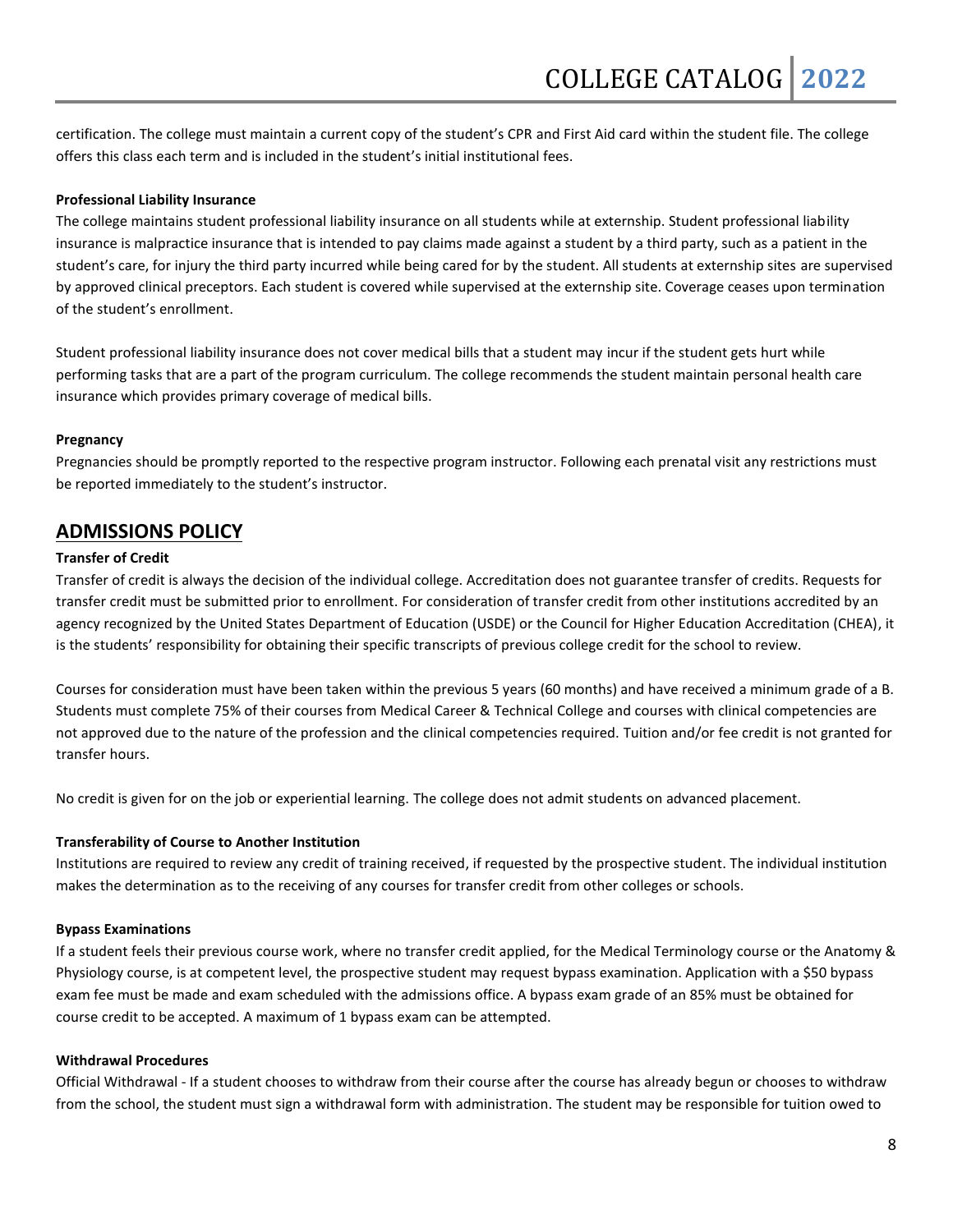the school or to the Department of Education. There is also a \$250 withdrawal fee that is applied to the student account. See tuition refund policy regarding dates of withdrawal and policy. Effective date of withdrawal will be the date of written notification provided by the withdrawn student, or the date of the last day of attendance or where coursework or class participation occurred.

Failure to Attend – Attendance policy states that if a student misses more than 2 days during an individual course, the instructor is required to drop the student from the course and the student may receive a failing grade for the course. If the student repeats the course, the failing grade will be replaced with the new grade.

Note – Students contemplating withdrawing from a term should be cautioned with the following:

- The entire scheduled length of the term they are currently enrolled in is counted in their maximum program completion time.
- They must repeat the course they elected to withdraw.
- There may not be space available in the class upon their return.
- They may have to wait for the appropriate course to be offered again.
- Their graduation date will change.
- Their financial aid and/or tuition costs may be affected.

#### **Repeating a Course**

If after one attempt in the course the student fails the course, or if a student has been dropped from the course due to absences, and the student wishes to repeat the course, the students' academic record will be assessed to see if the student meets Satisfactory Academic Progress. Students are not automatically granted permission to repeat a course. Tuition will be assessed for the repeat course. Students are only allotted one attempt of repeat per course, and only if the student meets Satisfactory Academic Progress.

#### **Leave of Absence**

Students who need to interrupt their program of study because of a medical condition, active military service, or other severe or unanticipated personal circumstance may make an application for a Leave of Absence (LOA) and make request in advance. Students experiencing these types of circumstances should meet with the Campus Manager or the Campus President to discuss the need to temporarily interrupt their education.

The applicant for the LOA should have successfully completed at least one grading period and have a minimum GPA of a 2.0 and making Satisfactory Academic Progress and be current in his or her tuition obligation. The college policy allows for a two term (12 week), or 90-day leave of absence only. Except for approval of extreme circumstance approved by the Campus Manager, an additional 90-day leave of absence may be granted to total 180 days. If the student does not return, enrollment is terminated, and the student must then follow the school's readmission policies if he or she pursues to return. The students' federal student loans will have entered their federal loan "grace period" as of the applicant's actual last day of class attendance. Further, repayment of the student's loans will begin six months after his or her last day of class attendance.

#### **Readmission to School**

Former students who withdrew in good standing wishing to re-enroll must make a new application to the school. All fees and tuition will be assessed. Previous courses taken at Medical Career & Technical College will be reviewed as to their current acceptance and credit approval. Courses previously taken within the past five (5) years will be considered for credit if the student received a C or better in that course.

#### **Transfer between Programs (Change of Program)**

If a student wishes to change their program a "Transfer Between Programs" form must be completed. The student will be allowed to petition for one (1) program change only. The student must meet with the Campus Manager and with the Financial Aid Office for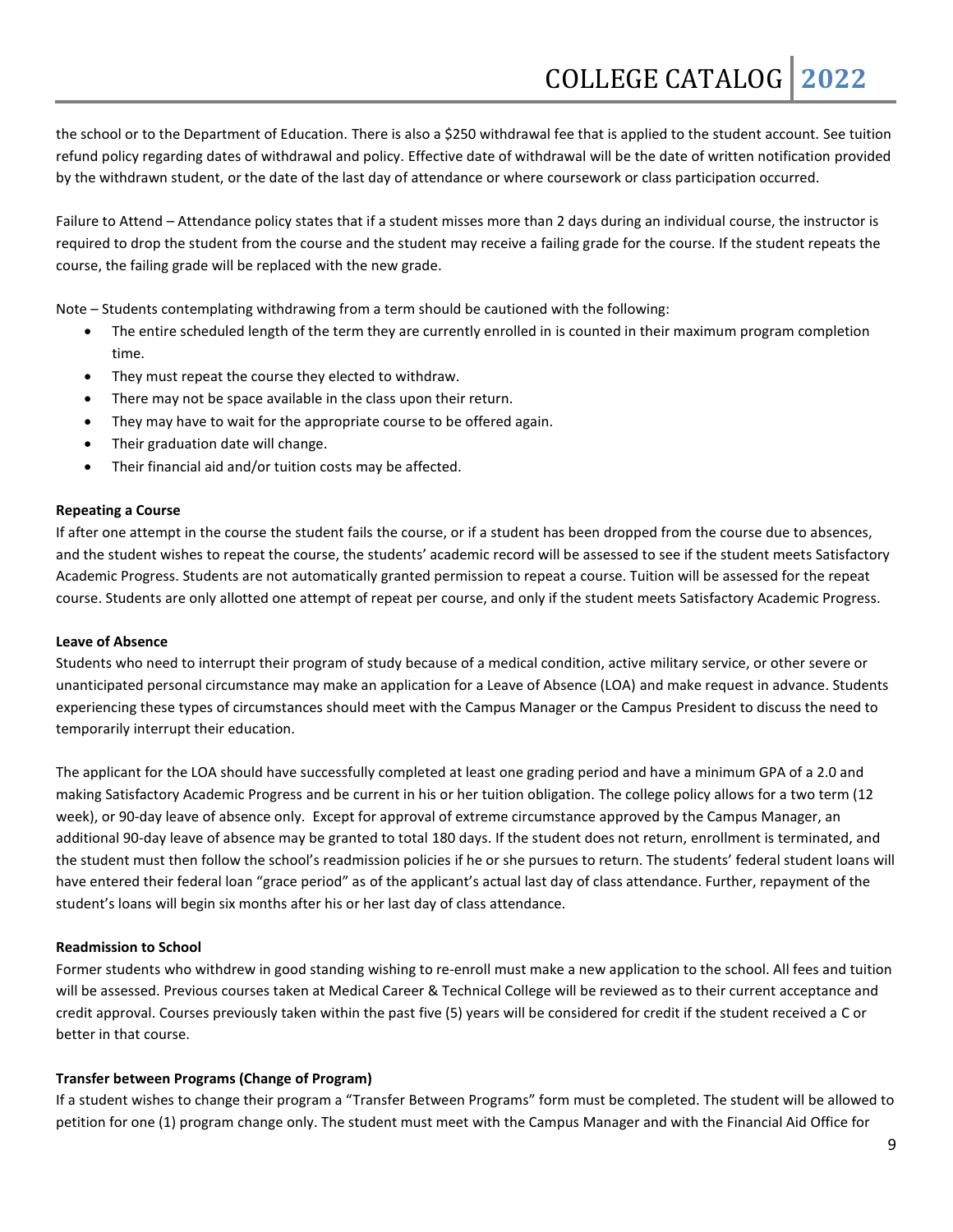determination to be made. If change of program is accepted, the student must remain in good academic standing for the current term and the program change would take place at the beginning of the next term. A \$250 program change fee applies.

#### **Disclosure for State Specific Educational Requirements**

If a student is not from Kentucky or chooses to move locations while enrolled, that student needs to inform administration. A direct notice will be provided to the student within 14 days of notification to any specific program educational requirements that may differ from the State of Kentucky.

#### **Transcript Request**

Due to federal privacy laws, a written form request with the student's signature is required. This form can be found on the school's website or in the administrative office. Official transcripts will not be released to persons who are delinquent on meeting financial obligations to their program or considered not to be in good standing. Transcript request fee applies.

## **TUITION, FEES, AND POLICIES**

#### **Tuition**

Tuition is assessed per program and divided into two equal payment periods. The first payment period includes the first one-half hours of the program. The second payment period includes the second half of the clock hours of the program. See the tuition table below. Textbooks are included in the cost of tuition with non-core textbooks on loan. A non-return fee of \$150 applies for textbooks not returned.

#### **Enrollment Fees**

Fees include the following: Registration Fee \$100, Liability Insurance \$100, Lab/Supply Fee \$750, Graduation Fee \$125, Program Fee \$550 for all programs except the Medical Massage Therapy program fee is \$800, and an Academic Fee of \$250. Fees are also divided into two payment periods as the tuition. Enrollment includes a one-time certification exam attempt if student has paid for all of tuition and fees in full at time of graduation. Student must have registered for the exam no more than one month following graduation or the payment of the exam is waived. If a student withdraws during the first payment period one-half of the fees are charged. If a student withdraws during the second payment period the full amount of the total fees for the program is charged.

| Program                        | <b>Contact</b> | <b>Tuition</b> | Cost per  | Cost per  | <b>Fees Total</b> | <b>Total Cost</b> |
|--------------------------------|----------------|----------------|-----------|-----------|-------------------|-------------------|
|                                | <b>Hours</b>   |                | Payment   | Course    |                   |                   |
|                                |                |                | Period    |           |                   |                   |
| Dental Assistant               | 636            | \$12,100       | \$6050.00 | \$2016.66 | \$1875            | \$13,975          |
| <b>Medical Administration</b>  | 630            | \$11,000       | \$5500.00 | \$1571.42 | \$1875            | \$12,875          |
| <b>Medical Assistant</b>       | 912            | \$13,400       | \$6450.00 | \$1488.88 | \$1875            | \$15,275          |
| <b>Medical Massage Therapy</b> | 900            | \$13,200       | \$6700.00 | \$1320.00 | \$2125            | \$15,325          |
| <b>Veterinary Assistant</b>    | 600            | \$9,400        | \$4700.00 | \$1566.66 | \$1875            | \$11,275          |

#### **Tuition per Program**

#### **How to Pay for School**

Federal Financial Aid, that includes federal grants and federal loans, is available to those who qualify. Each incoming student will meet with the Financial Aid office during the enrollment process. Students have the responsibility to repay any loans, regardless of whether the student is successful in completing the program and obtaining employment. The student has the right to reject any particular type of financial aid or other assistance; however, the student is still responsible for the tuition and fees associated with the cost of the program attended.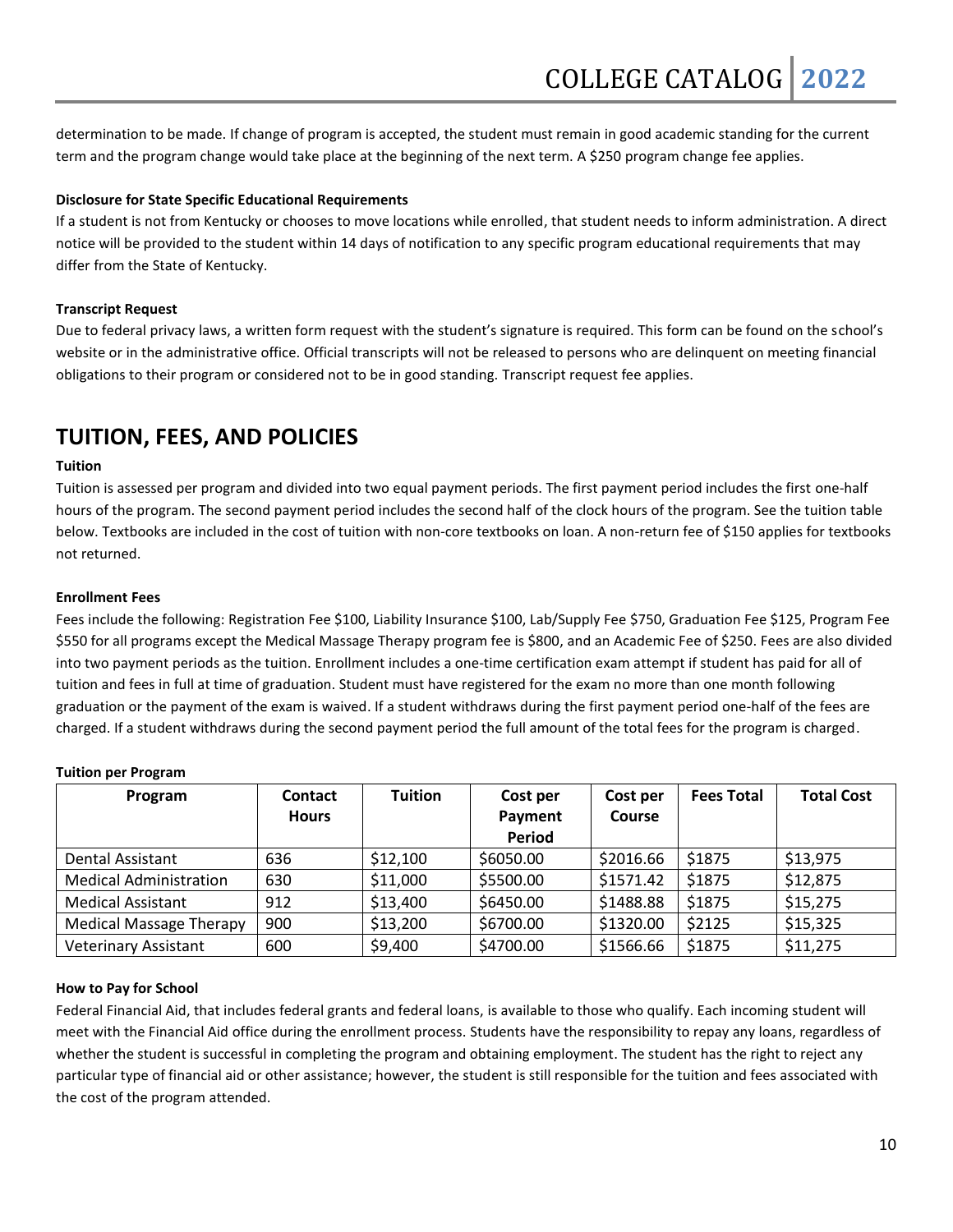#### **Federal Pell Grant**

This is funding from the federal government that does not have to be repaid. The amount of the award depends upon the determination of the student's eligibility, his or her enrollment status, cost of attendance, and a payment schedule issued by the U.S. Department of Education. Awards will vary based on expected family contribution. The Free Application for Federal Student Aid (FAFSA) is available on-line a[t www.FAFSA.ed.gov.](http://www.fafsa.ed.gov/)

#### **Federal Direct Loan Program**

The Federal Direct Loan Program has both subsidized and unsubsidized loans. A subsidized loan is awarded based on financial need. The federal government pays interest on the subsidized loan until repayment begins and during authorized periods of deferment. An unsubsidized loan is not awarded based on need. The borrower is charged interest from the time the loan is disbursed until it is paid in full. The borrower has the option to pay the interest or allow the interest to accumulate. Se[e www.FAFSA.ed.gov](http://www.fafsa.ed.gov/) to apply.

#### **Federal Direct Parent Loan Program**

Federal Direct Parent Loan for Undergraduate Students (PLUS) loans are for parents with good credit histories who want to borrow to help pay for their children's education. Loans are made available to the parents of a dependent student by the U.S. Department of Education. See [www.FAFSA.ed.gov](http://www.fafsa.ed.gov/) to apply.

#### **Entrance Counseling/Exit Counseling**

Students must complete Entrance Counseling at studentaid.gov as required. Entrance counseling ensures you understand the terms and conditions of your loan and your rights and responsibilities. Information includes what a loan is, how interest works, options for repayment, and how to avoid delinquency and default.

Students must also complete Exit Counseling at studentaid.gov as required at completion of their program or if a student drops and does not complete the program. The purpose of exit counseling is to ensure the student understands their student loan obligations and are prepared for repayment.

#### **Verification**

A student's FAFSA may be selected by the U.S. Department of Education for a process called "verification" to verify the information on the application. Students are reminded to provided truthful and accurate information. Students who are selected for verification will be contacted by the financial aid office and given a verification worksheet that includes specific requirements, deadlines, and consequences of non-compliance. To complete the verification and remain eligible for Financial Aid, the student must submit the verification worksheet as well as tax or income information as directed by the financial aid office.

#### **Payment Periods & Disbursement Procedure**

The college has defined the clock hour and academic year for awarding and disbursement purposes as 900 clock hours and 60 weeks of instruction for all programs other than the Medical Assistant program is based on 912 clock hours and 54 weeks of instruction. Note that some programs are a full academic year and others are less. If a student is eligible to receive Federal Pell, funds will be used to pay the balance of fees, tuition, books, and supplies. Any credit balance remaining will be disbursed to the student. The student hours completed, and satisfactory academic progress will be verified prior to disbursement.

|  | Medical Assistant Program (912 Clock Hours/54 Weeks) |
|--|------------------------------------------------------|
|--|------------------------------------------------------|

| 1 <sup>st</sup> Academic Year  |                                |  |
|--------------------------------|--------------------------------|--|
| 1 <sup>st</sup> Payment Period | 2 <sup>nd</sup> Payment Period |  |
| 456 clock hours                | 456 clock hours                |  |
| 27 weeks                       | 27 weeks                       |  |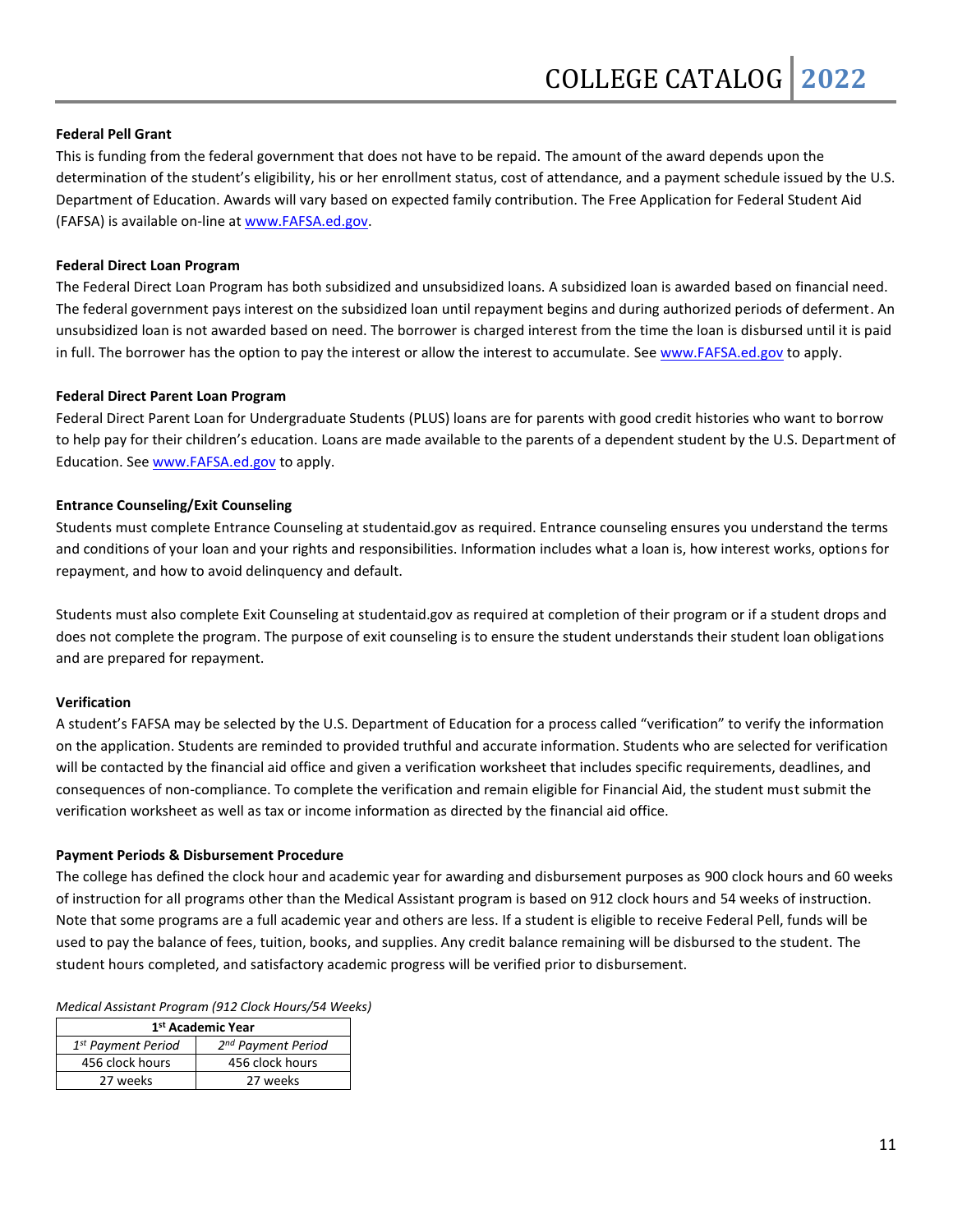*Medical Massage Therapy Program (900 Clock Hours/60 Weeks)*

| 1 <sup>st</sup> Academic Year  |                                |  |
|--------------------------------|--------------------------------|--|
| 1 <sup>st</sup> Payment Period | 2 <sup>nd</sup> Payment Period |  |
| 450 clock hours                | 450 clock hours                |  |
| 30 weeks                       | 30 weeks                       |  |

*Medical Administration Program (630 Clock Hours/42 Weeks)*

| 1 <sup>st</sup> Academic Year  |                                |  |
|--------------------------------|--------------------------------|--|
| 1 <sup>st</sup> Payment Period | 2 <sup>nd</sup> Payment Period |  |
| 315 clock hours                | 315 clock hours                |  |
| 21 weeks                       | 21 weeks                       |  |

*Dental Assistant Program (636 Clock Hours/36 Weeks)*

| 1 <sup>st</sup> Academic Year  |                                |  |
|--------------------------------|--------------------------------|--|
| 1 <sup>st</sup> Payment Period | 2 <sup>nd</sup> Payment Period |  |
| 318 clock hours                | 318 clock hours                |  |
| 18 weeks                       | 18 weeks                       |  |

*Veterinary Assistant Program (600 Clock Hours/36 Weeks)*

| 1 <sup>st</sup> Academic Year  |                                |  |
|--------------------------------|--------------------------------|--|
| 1 <sup>st</sup> Payment Period | 2 <sup>nd</sup> Payment Period |  |
| 300 clock hours                | 300 clock hours                |  |
| 18 weeks                       | 18 weeks                       |  |

#### **Medical Career & Technical College Payment Plans**

- 1. Pay in Full (cash, credit/debit card, check).
- 2. Pay for one course at a time, *NO INTEREST*.
- 3. Pay equal monthly tuition payments. *NO INTEREST*.

If payment with this plan falls into arrears, training may be interrupted or terminated.

#### **Other Financial Information**

Veteran's Educational Benefits: Medical Career & Technical College is approved by the Kentucky State Approving Agency for Veterans Education (SAA) to offer VA Education Benefits (GI Bill®) to eligible individuals enrolled in approved programs. *\*GI Bill® is a registered trademark of the U.S. Department of Veterans Affairs (VA). More information about education benefits offered by VA is available at the official U.S. government Web site at https://www.benefits.va.gov/gibill.\**

• VA makes benefit determination not Medical Career & Technical College

Eligible students must submit a Certificate of Eligibility (COE) for entitlement to educational assistance no later than the first day of a course. Student must submit a written request to use such entitlement. Student must provide additional information necessary to the proper certification of enrollment by the educational institution. Institution may also require additional payment or impost a fee for the amount that is the difference between the amount of the student's financial obligation and the amount of the anticipated or actual VA education benefit disbursement. The school will not impose any penalty, including the assessment of late fees, the denial of access to classes, libraries, or other institutional facilities, or the requirement that a covered individual borrow additional funds, on any covered individual because of the individual's inability to meet his or her financial obligations to the institution due to the delay in disbursement funding from the VA.

Rehabilitation Programs: Medical Career & Technical College is approved to serve clients of Kentucky Vocational Rehabilitation. Contact your local Office of Vocational Rehabilitation (OVR).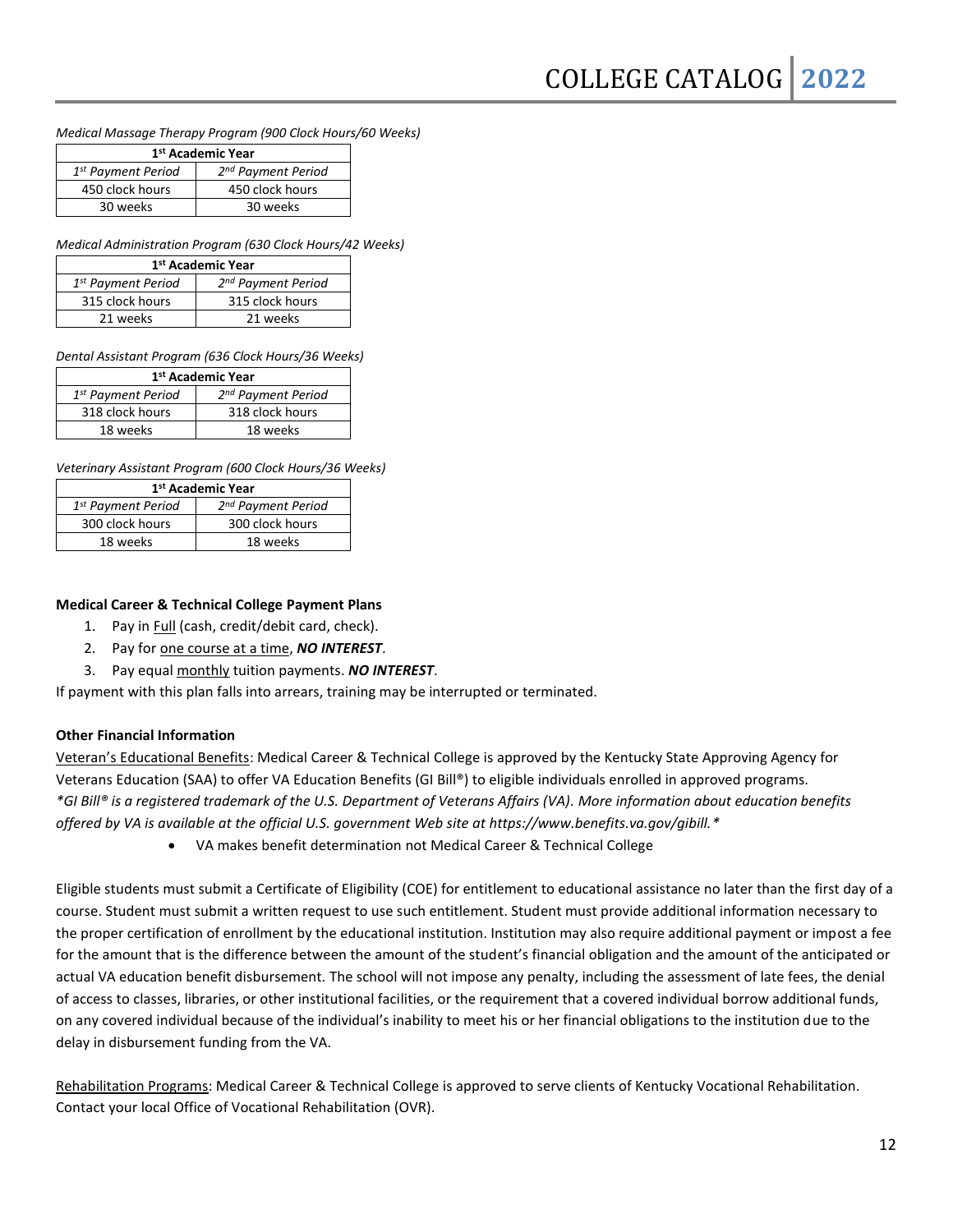• OVR makes benefit determination not Medical Career & Technical College

Workforce Innovation and Opportunity Act (WIOA): The Workforce Investment Boards (WIBs) provide grants to eligible students who have been displaced. Information is available through the local WIBs.

• Approval and amount determined is that of WIB and not Medical Career & Technical College Kentucky Higher Education Assistance Authority (KHEAA): KHEAA administers financial aid programs for the Commonwealth of Kentucky. The Work Ready Kentucky Scholarship Program helps Kentuckians who have not yet earned an associate's degree, is a U.S. citizen and Kentucky resident, is a high school or GED graduate, and is enrolled or accepted for enrollment, and be enrolled in an eligible program. Students must maintain satisfactory academic progress and not be in default in any Title IV program or KHEAA program.

#### **Certification/Licensure Examination Fees and Participation**

At completion of each program, students are allotted one certification paid by the school if the student has paid all of tuition and fees owed to the school upon graduation and the student registers within one month of graduation for the exam. Most exams are given off site at a proctored, computerized testing facility.

Examination Pass Rates - All current and prospective students are entitled to review the college's completion and/or job placement rates. See the administrative offices for this information.

#### **Other Costs**

-Uniform to include scrub pant, scrub top, non-canvas white or black shoes. School approved t-shirt may also be purchased. -CPR certification (fee included in enrollment fees).

-Tuberculin testing, immunizations as recommended by the students' physician.

-Background check or drug test as required by the student's externship site or as required for licensure.

#### **Cancellation Policy**

Three-Day Cancellation: An applicant who cancels within three (3) business days of executing the enrollment agreement is entitled to a refund of all tuition and fees.

#### **Tuition Refund**

Tuition is assessed per program with the following tuition refund policy:

- Withdrawal prior to the start of class, the student is entitled to all monies minus non-refundable fees.
- Withdrawal during  $1^{st}$  two (2) weeks of any course, 50% of the course charge is refunded.
- Withdrawal after  $2^{nd}$  week of instruction of the course, no refund is given. The full amount of the course charge is assessed.
- If tuition refunds are owed, refunds are made within 45 days after the date the school determines that the student has withdrawn.

Official withdrawal includes completing a withdrawal form with Administration within the timeframes of the above for tuition refund approval. The dated form will determine an official date of withdrawal; and/or a student's last day of attendance is the day a student last sat in class or the date the student had any academically related activity such as externship or clinical experience, or examination. If tuition refunds are owed, refunds are made within 45 days after the date the school determines that the student has withdrawn.

**Pro-Rata Refund Policy for Veterans and other Eligible Students:** Per CFR 21.4255 Medical Career and Technical College has a prorata refund policy for the refund of the unused portion of tuition, fees and other charges in the event the veteran or eligible person fails to enter the course or withdraws or is discontinued therefrom at any time prior to completion.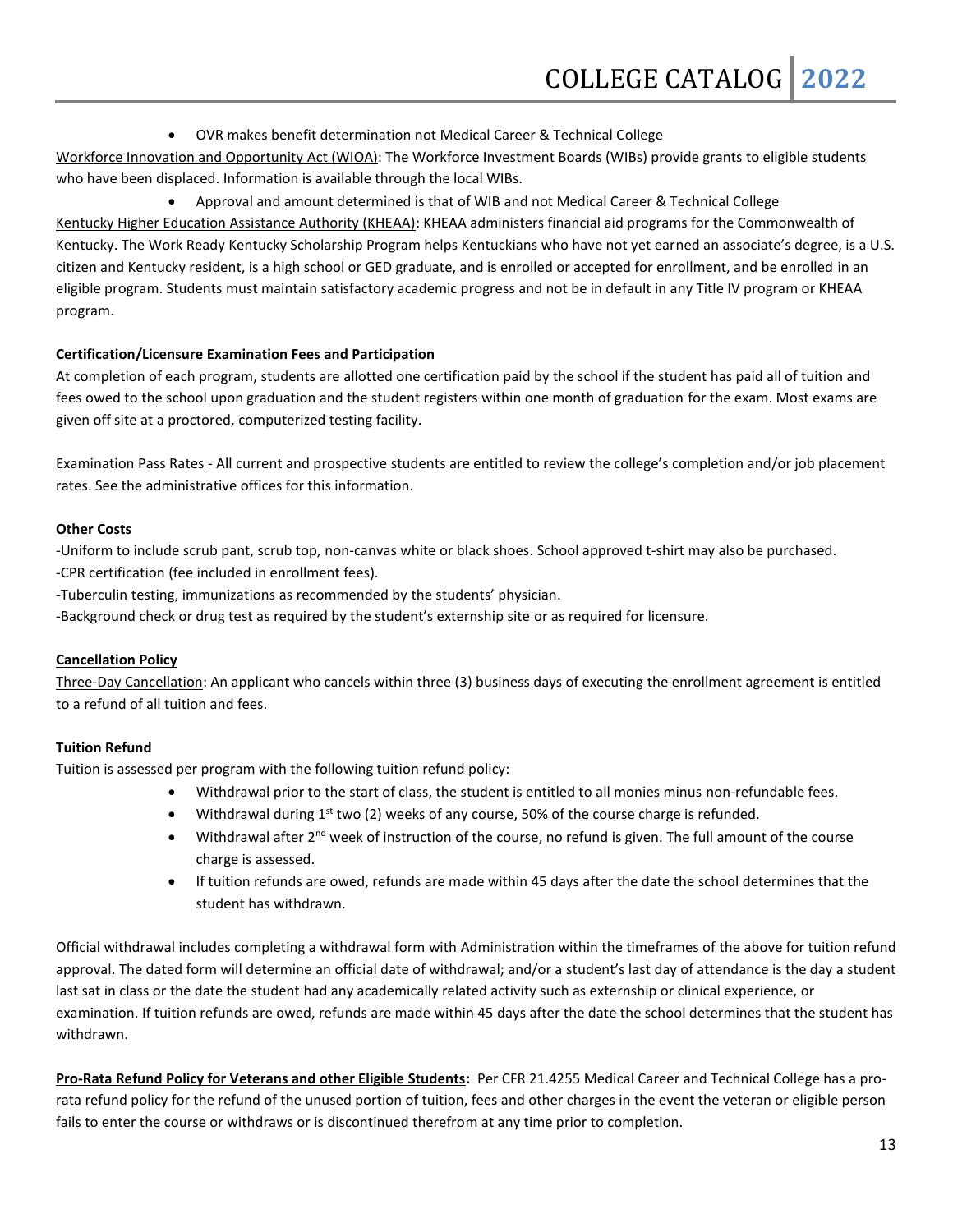#### **Financial Aid Refund**

The Financial Aid Office is required by federal statute to recalculate federal financial aid eligibility for students who withdraw, drop out, are dismissed, or take a leave of absence prior to completing 60% of a payment period or term. The recalculation is based on the percentage of earned aid. If a student is the recipient of federal financial aid, the Federal Return of Title IV funds formula is required to be performed. This calculation may result in a portion of aid being returned to the U.S. Department of Education. This oftentimes results in a balance being owed by the student to the school. Any balance that results from this calculation is the student's responsibility to repay.

#### **Delinquent Student Accounts**

School debt must be repaid even if the student does not finish their education. A delinquent student account is sufficient cause to prevent future registration for classes at the school, issuance of a diploma to which the student may otherwise be entitled, the release of transcripts to the student or a third party on the students' behalf, and the release of grades for current course work. Outstanding unpaid balances owed to Medical Career & Technical College may be referred to a collection agency if after 45 days of non-payment. If this action should occur, the student will be responsible for both the amounts owed the school and any collection fees assessed by the collection agency which is typically twenty-five percent.

## **SATISFACTORY ACADEMIC PROGRESS POLICY**

The Satisfactory Academic Progress (SAP) policy is based on the quality of each student's academic performance. This is represented by a student's cumulative grade point average (GPA) and a quantitative and qualitative review of progress. Students are made aware of their academic progress through various methods including testing, skills assessment, attendance, and other as indicated on the course syllabus. Instructors may provide academic counseling at mid-term with arrangements made per student as indicated on the counseling form. To maintain financial aid academic eligibility, a student must also comply with the following standard.

#### Standard 1: The GPA Standard

Students must pass each program with an overall grade point average of 70%. Individual courses may require a 70% to pass. Students must maintain a GPA of at least a "C" (2.0) beginning by the end of the first term.

#### Standard 2: The Pace Standard

This measures the pace at which the student progresses toward program completion. Federal regulations require that a student complete a minimum of 66.67% of required contact hours they attempt. Pace is calculated by dividing the total number of clock hours successfully completed by the total number of clock hours attempted. Pace is also calculated by dividing the total number of weeks required to complete the number of hours in a payment period by the total number of weeks taken to actually complete.

Example: Pace of Completion Calculation Expressed in Hours

- At 450 scheduled hours and the student has completed 300 hours
- $300/450 = 67%$  pace of completion

Example: Pace of Completion Calculation Expressed in Weeks

- 13 weeks to complete a required 450 hours
- 21 weeks actual time of completion
- 13 weeks / 21 weeks =  $62\%$  pace of completion

Standard 3: The Maximum Timeframe Standard

This standard is used to determine if a student is completing the academic program within a reasonable overall timeframe based on hours attempted (scheduled). Students are required to complete their program in a timeframe of 150% as this is the greatest number of weeks for which a student may receive Title IV aid while attempting to complete a program. This measure is calculated by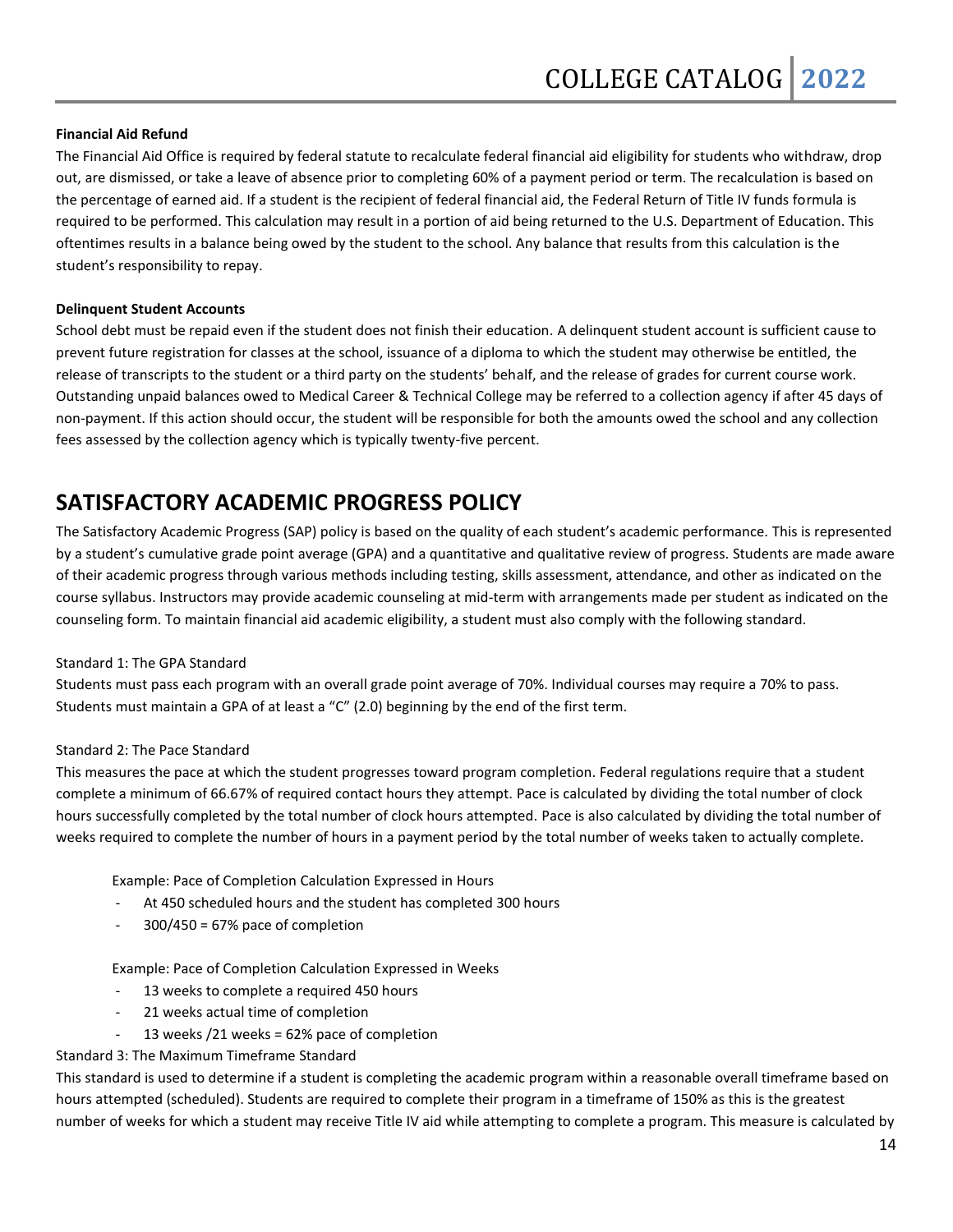multiplying the program length (in calendar time – weeks) by 150% to determine a maximum number of weeks a student must complete the program.

All transfer credits and credit by exam are not included when calculating satisfactory academic progress.

Repeat courses are included when calculating satisfactory academic progress. Both qualitative and quantitative measures as stated above will continue to be assessed at completion of each six-week term.

If a student is contemplating withdrawing from a term or the course, the entire scheduled length of the term they are currently enrolled in is counted in their maximum program completion timeframe. The student must repeat the course they elected to withdraw and their financial aid and/or tuition costs may be affected. At the end of that term SAP will continue to be evaluated.

SAP with the above criteria is evaluated at completion of each six- week term for each program. At completion of each payment period students will meet with administration and sign a SAP evaluation form indicating if the above criteria is in satisfaction. If not in satisfaction the eligibility of financial aid status may be changed.

An "Incomplete" grade is used for emergencies only and when only a minor portion of the assignments and/or skills have not been completed. A one week "incomplete" is the extent and must be approved with the instructor and Administration. An "Incomplete" grade is only used for those students that have remained in good standing with SAP. At completion of the one-week allotment for the incomplete grade, a grade change is then given with SAP being determined for both quantitative and qualitative progression.

Students will be made aware at completion of the term for which SAP has not been met. Administration will contact the student and a meeting will be scheduled. A SAP form will be completed together, with the student initially placed on a warning status.

*Warning Status:* A student is placed on a warning status if they do not meet SAP requirements with this status lasting no more than one term. If after one term SAP is unsatisfactory a student may choose to appeal and be placed on probation if appeal was approved. See below for the requirements of an appeal.

Appeal Rights: If after a student did not meet SAP after being placed on warning status, a student has a right to submit an appeal to be placed on an Academic Plan of probation for one term. If a student demonstrates he/she is academically and motivationally prepared to continue his/her program of study, the student may be reinstated with certain requirements being met. These requirements will be discussed individually. As the student is found in meeting the Satisfactory Academic Progress policy, the student will then be removed from probation. If an appeal is denied the student is terminated. See Administration for an official appeal form.

*Probation: A student will be placed on Probation for one term if an appeal has been approved. If at conclusion of the probationary term a determination is made that the student has achieved SAP, the probationary status will be removed. If at conclusion of the probationary term SAP has not been achieved, the student will be suspended from school and will lose their financial aid eligibility.*

Consequences of not meeting Satisfactory Academic Progress:

- Probation: A student will be placed on Probation for one term if any one of the SAP standards is not met. If at conclusion of the probationary term a determination is made that the student has achieved SAP, the probationary status will be removed. If a student is unable to meet these conditions, the student will be ineligible for aid until the cumulative GPA is at least 2.0 with a completion rate of at least a 66.67% of the scheduled hours in order to finish the program within the 150% maximum timeframe.
- Suspension: If at conclusion of the probationary term a determination is made that the student has not achieved SAP, that student will be suspended from the school.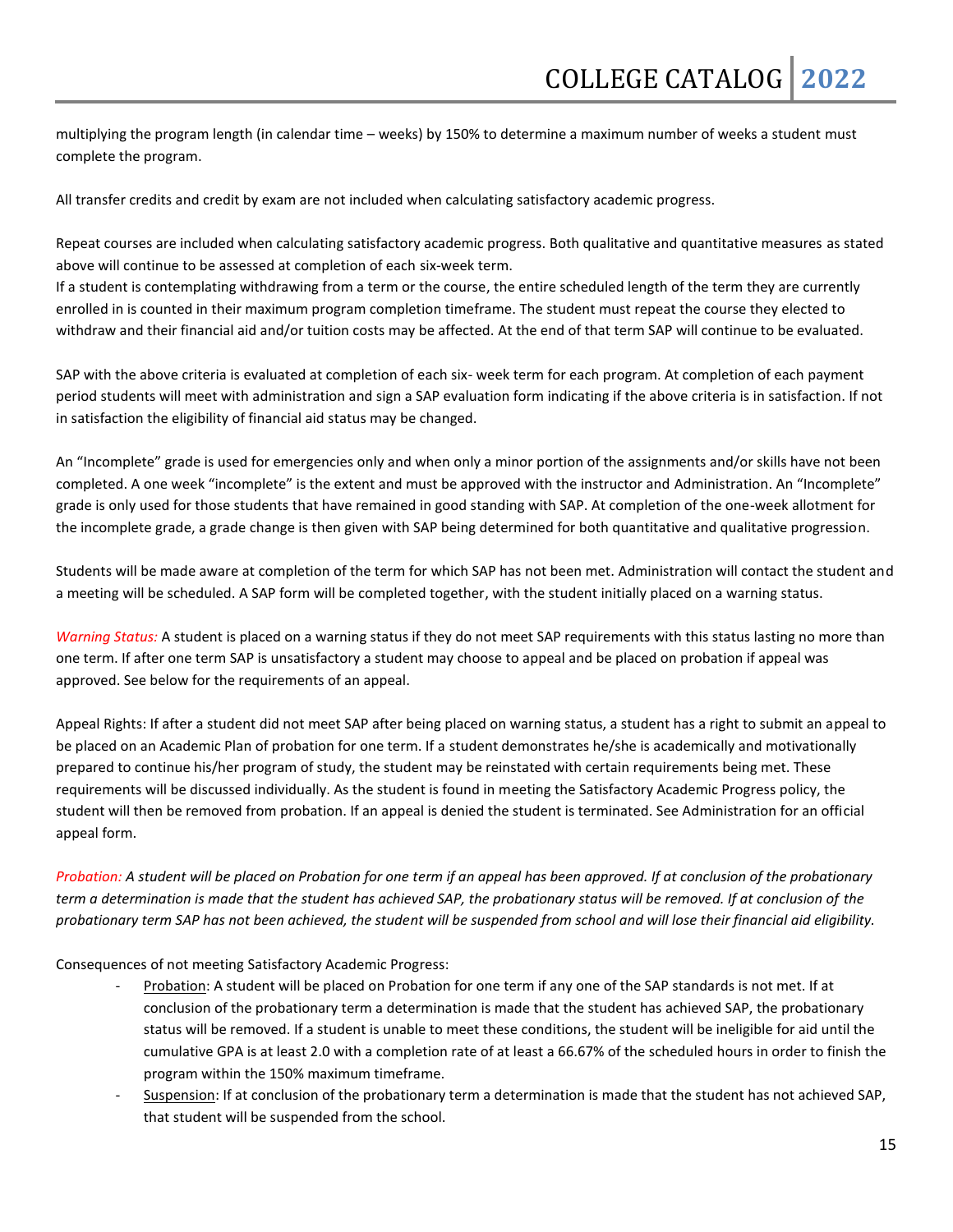Appeal Rights: If after a student did not meet SAP after being placed on warning status, a student has a right to submit an appeal to be placed on an Academic Plan of probation for one term. If a student demonstrates he/she is academically and motivationally prepared to continue his/her program of study, the student may be reinstated with certain requirements being met. These requirements will be discussed individually. As the student is found in meeting the Satisfactory Academic Progress policy, the student will then be removed from probation. If an appeal is denied the student is terminated. See Administration for an official appeal form.

The College utilizes a Grievance Committee of faculty and staff members who is designated to hear appeals. Each appeal is reviewed individually, and a decision will be based on the merits and documentation provided. Please refer to the student catalog for further information. Student appeals must include a written statement and any relevant documentation.

If placed on a Warning Status and SAP was not met, the student must address the following:

- 1. The student must explain why they failed to make SAP.
- 2. The student must explain what has changed in the student's situation that will allow them to meet SAP requirements at the next SAP evaluation.

Appeals are granted only once per enrollment. The appeals committee will review the circumstances surrounding the student's explanation and will assess what the student plans to change going forward that will affect the student being able to return to SAP satisfaction. The committee may choose to approve, disapprove, or determine an alternate resolution that may include a written plan of action of steps that will improve for a better outcome.

#### Satisfactory Academic Progress: Criteria for Financial Aid

The measurement of a student's Satisfactory Academic Progress (SAP) is that the student must maintain a 2.0 GPA. Before disbursement is made, GPA progress is assessed. This occurs at one-half the required program contact hours. The Dental Assistant program is assessed at 318 hours, Medical Administration at 315 hours, Medical Assistant at 456 hours, Medical Massage Therapy at 450 hours, and Veterinary Assistant at 300 hours. Progress reports are issued every course during a student's program.

#### Financial Aid Warning

When a student fails to meet Financial Aid SAP Standards, the student will be placed on Financial Aid Warning status. Such students will still be eligible for financial aid; however, these students must make satisfactory academic progress during the period of the course they are in warning status, to continue as eligible for financial aid.

## **STUDENT PROGRAMS AND SERVICES**

School Facility

The school facility in Richmond is about 9000 square feet is located at the University Shopping Center and includes several classrooms, computer lab, learning resource room, several simulation laboratories for skills practice, a conference room, several restrooms, a student area, and administrative area. The school also has an on-site student massage clinic and includes an expanded area for the Veterinary Assistant program.

The facility in Danville is about 5000 square feet and is located at the Southland Shopping Center and includes classrooms, laboratories, student lounge, and a learning resource room.

The Lexington facility is about 5000 square feet and is located in the Hamburg area and includes classrooms, laboratories, student lounge, and a learning resource room.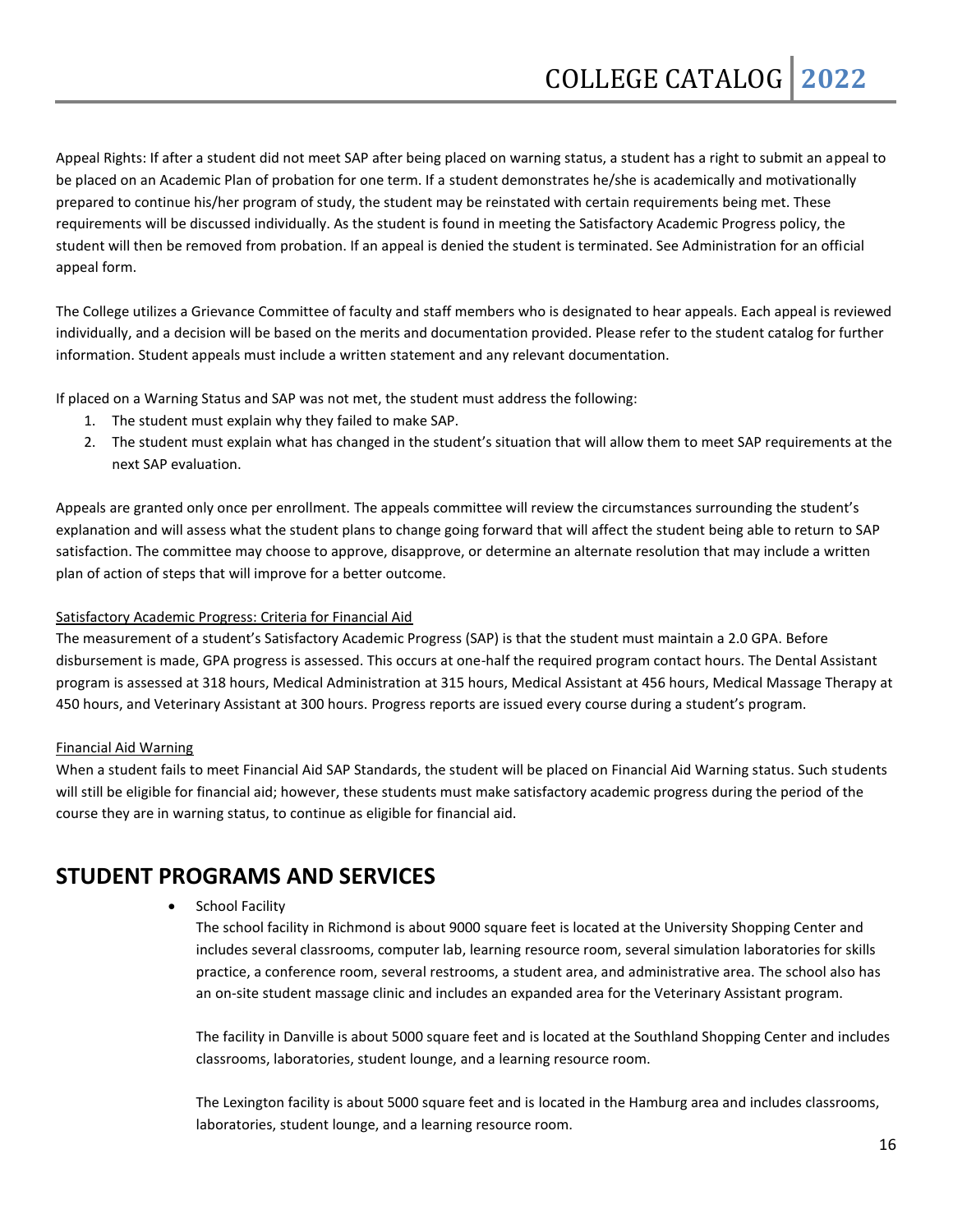Equipment and training models provide a real-world experience and are currently what is used in the work environment.

#### • Academic Advising

The college provides academic advising to assist students with their particular career goals, identify the next appropriate course for their program, and to assist with any academic problems. Appointments or guidance may be scheduled with the administrative office. Students may also utilize ASSIST for any support with their course work. If a student would like to discuss career goals that are specific to the profession they have chosen, students will be referred to the faculty or the faculty supervisor of that program.

#### • Counseling Services/Community Resources

If at any time a student requests counseling or the information on how to connect to counseling services, the institution maintains a list of community resources and includes resources such as food assistance, housing assistance, transportation, alcohol and substance abuse, crisis support, health services, comprehensive resources, domestic violence and other. Students are provided this information at orientation and can be accessed in the student lounge. At any time, a student makes request for these services, the information is provided and available in the administrative offices.

#### • Learning Resources

To support and enhance the educational process a Learning Resource Center (LRC) is available for students and is equipped with computers and internet access. Available hours are those when the college is open. In addition, program specific books, audiovisual and other materials are available. Program resource sheets are also available within the LRC.

Library Orientation: Library orientation occurs initially at New Student Orientation. This includes how to access LIRN, the online library utilized by the institution. Students are provided direction on where to access with a demonstration of how to search and request materials. Students are provided program specific handouts listing the available learning resources that are in addition to what LIRN provides. LIRN provides both GALE and ProQuest hosts with a number of scholarly learning resource databases in each.

#### • Career Services

Obtaining employment is ultimately the graduate's responsibility, nor does the institution guarantee employment. Career Services helps to assist and expects students to be highly active in their employment search as graduation nears. This college provides resume and interviewing support and works with local employers on placement; however, graduates should independently pursue employment opportunities and not rely entirely on the efforts of the career services department. Recent graduates who have not yet obtained employment in the field of their program should notify Career Services for support.

#### • Externship/Clinical Experiences

An externship or clinical component is included in each program and provides students with the opportunity to apply their knowledge and skills to real-life situations. Students are required to complete the required externship hours. Students are not paid for work performed at the externship site. Each program has an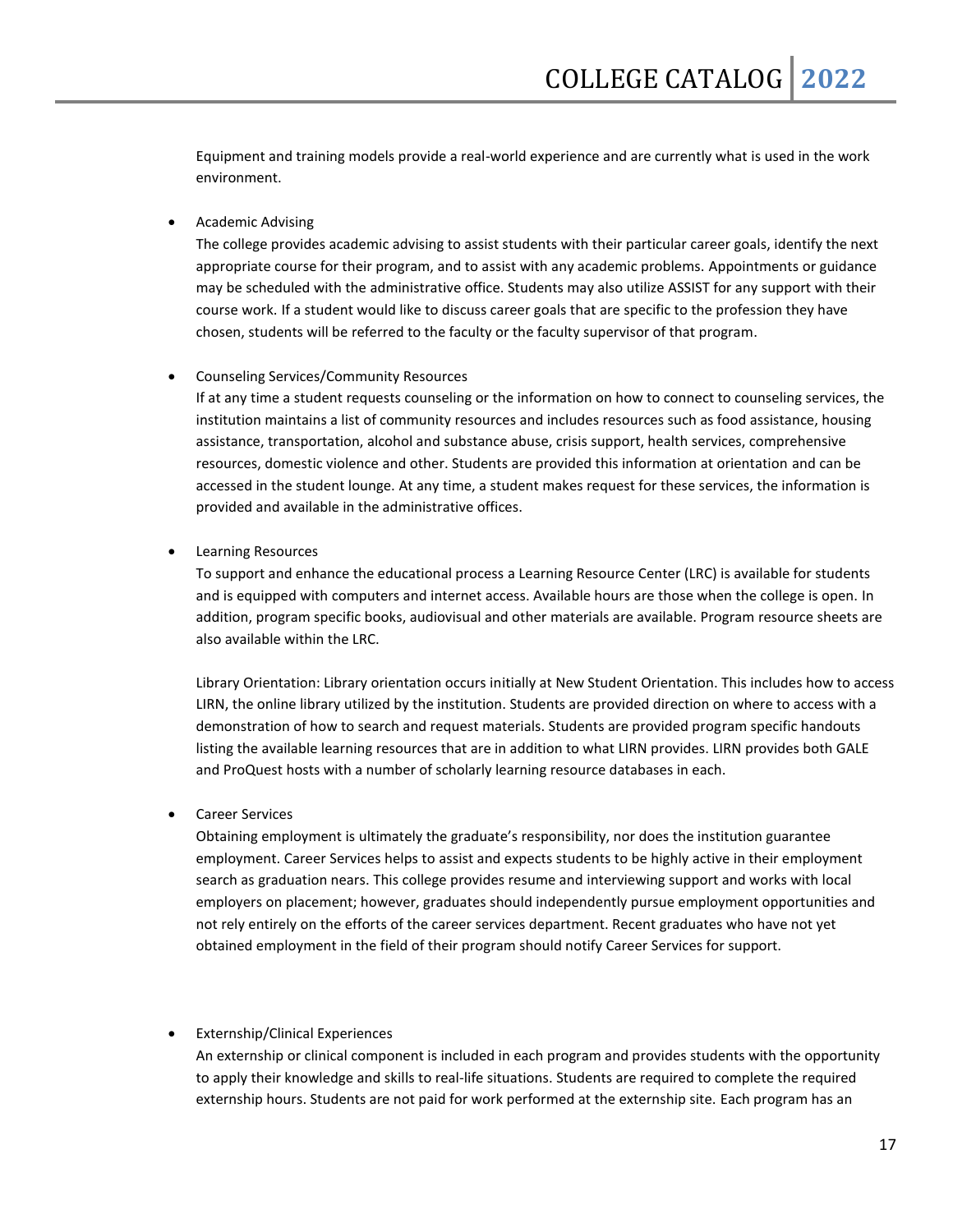Externship Coordinator that will provide orientation, placement, and evaluation. The externship is a graded course.

• ASSIST

Academic tutoring services are available Monday – Thursday 8:30 – 9:00 and 4:00 – 4:30 and Friday's 9:00 – 12:00 and may be individualized or group study. ASSIST may be assigned by the instructor for make-up exams or help with assignments.

• Mandatory Orientation

All incoming students will attend a mandatory orientation prior to the start of their term. Orientation provides important overview of the school policies and program information. Academic and financial components are also discussed. During orientation students will have an opportunity to meet other students, faculty, and administration and have any individual questions answered.

• Faculty Access

Students have access to their course faculty for academic and/or course advisement at times that are outside regularly scheduled class hours. Faculty contact information is published on course syllabi. Office hours are  $8:30 - 9:00$  and  $4:00 - 4:30$ .

• Commencement Exercises (Graduation) Services are held in the Fall of each year. All students that graduate during that academic year are invited to attend. Location and time of services will be announced. Student must have completed all courses in their particular program with a successful passing grade in order to graduate and do so in the required timeframe.

## **STUDENT RESPONSIBILITIES**

#### **Student Parking**

Students at the Richmond campus can park in the parking lot in front of the school. We ask that students park beyond the light poles allowing retail vendors to utilize the front spaces. An elevator is in the middle of the pedestrian way is available if required. Danville and Lexington students may park in the parking lot in front of the campus. The college assumes no responsibility for student vehicles. Students assume all responsibility for transportation to and from the college and clinical sites.

#### **Academic Integrity**

Students are always expected to maintain academic integrity by doing your own work on assignments, papers, tests, homework, etc. All products are to be the work of the individual student unless otherwise specified by the instructor. The following are unethical and unprofessional:

- Plagiarism using another person's words or ideas without giving proper credit
- Using notes, textbooks, electronics, or other materials when not allowed during an exam
- Giving test questions or answers to another student or obtaining them from another student
- Completing an assignment for another student

Consequences:

1<sup>st</sup> Offense: zero on assignment or exam

- 2<sup>nd</sup> Offense: "F" given for the class and student suspended for remainder of term
- 3<sup>rd</sup> Offense: Dismissal from school without re-entry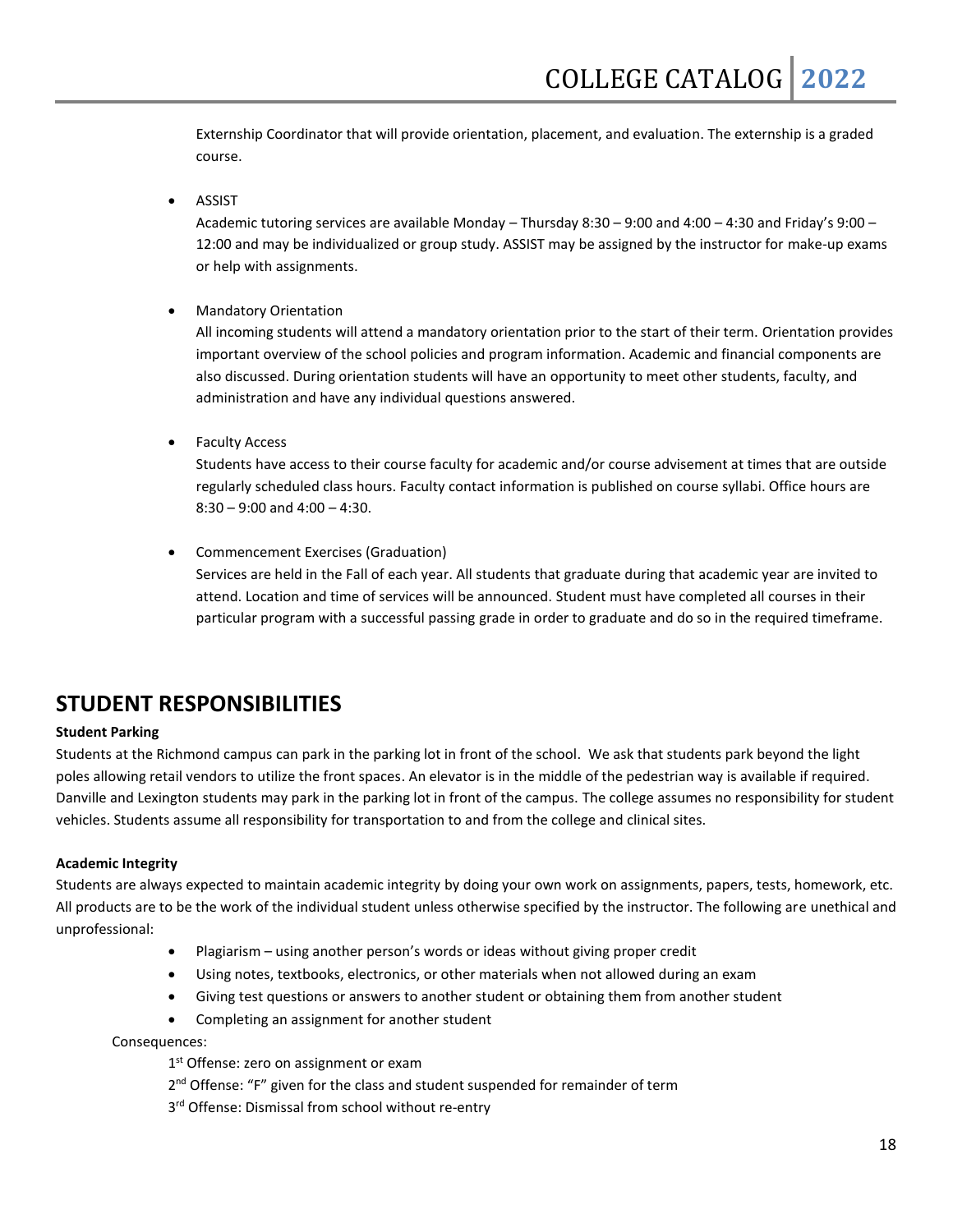#### **Americans with Disabilities Act**

As part of the commitment to help all students reach their full potential, the College offers equal educational opportunities and reasonable accommodations for the needs of qualified students with disabilities, in accordance with the Americans with Disabilities Act (ADA) of 1990 and Section 504 of the Rehabilitation Act of 1973.

The Medical Career & Technical College provides, upon request, reasonable accommodations to participate in the programs. Students requiring accommodations must first provide professional verification by a licensed healthcare provider of the condition(s) that necessitate the accommodations with recommendation for accommodation. The college strives to attempt to identify reasonable accommodations. These accommodations do not include measures which fundamentally may place an undue financial burden on the school, or which may endanger the student or others at the college. A review of the document with a personal interview will be conducted to explore the needs of the student.

Students with learning or intellectual disabilities must provide professional testing and evaluation results that reflect students' level of achievement and information processing. A review of documents with a personal interview to review previous academic adjustments and accommodations will be conducted to explore the needs of the student. If accommodations are granted, the student will meet upon request with the colleges administration to evaluate effectiveness of accommodations.

#### **Non-Discrimination Policy**

The Medical Career & Technical College is committed to a policy of nondiscrimination in matters of admission and other policies. The College complies with all federal and state rules and regulations and does not discriminate against anyone based on race, national or ethnic origin, age, gender, sexual orientation, gender identity and expression, marital status, veteran status, religion, creed, or disability.

#### **Drug and Alcohol Policy**

The college is a drug-free environment. Use or possession of illegal or illicit drugs or alcohol on campus or its premises is prohibited. Students must be physically free of any substance that may impair their intellectual, physical, and emotional functions. Students found in possession of such substances or found in violation of this policy will be terminated. See the Student Handbook for further policy.

#### **Non-Smoking/Non-Tobacco Policy**

The college is a non-smoking, non-tobacco facility. Smoking is only allowed in designated outdoor areas. Smoking in non-designated areas is a violation of professional conduct. Please dispose of cigarette butts in the receptacle provided. Do not leave cigarette butts on the school property.

#### **Sexual Harassment Policy**

Medical Career & Technical College seeks to provide an environment that is free of sexual harassment. Sexual harassment violates federal, state, and school laws. Sexual harassment occurs when unwelcome verbal, physical, or sexual behavior has occurred. Individuals who are aware or who have witnessed an offense should immediately report to the administration. This grievance will be investigated with report made.

#### **Family Educational Rights and Privacy Act (FERPA)**

Education records are maintained in a secure environment and access is afforded to college officials for purposes of recording grades, attendance, and advising as well as determining financial aid eligibility. All students have the right to inspect, review and challenge their academic record. Students may request a review of their records by writing the Campus President. The review will be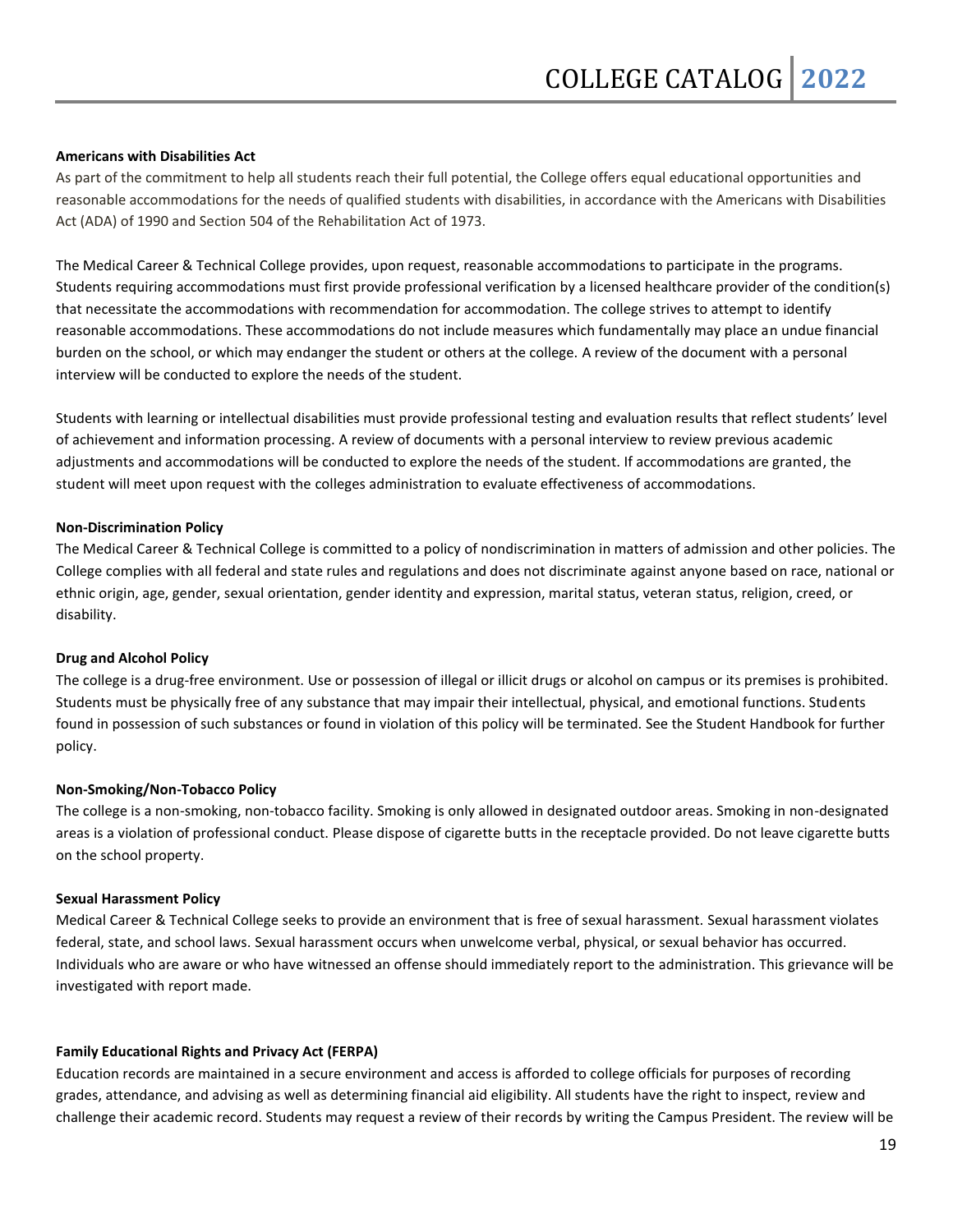granted within 45 days and available during regular school hours. Students may challenge the record for purposes of correcting its contents. The challenge must be made in writing with the reason fully stated. Determination by campus management will then be addressed.

The college obtained written permission from each student upon enrollment as to who could access the academic record. If at any time a student wants to update that permission, see management to make that indication. Parenteral access must also have student permission.

The college may disclose educational records without consent to any of the following: school officials with legitimate educational interest, schools to which a student is transferring, specified officials for the purposes of audit or evaluation, appropriate parties in connection with financial aid, organizations accrediting body, to comply with judicial order, appropriate officials in the case of health and safety emergencies.

#### **HIPAA Requirement**

All those in healthcare must comply with the federal regulations of the Health Insurance Portability and Accountability Act of 1996 (HIPAA). This Act requires that individually identifiable patient information be disclosed on a need-to-know basis only. Care must be taken to minimize incidental disclosures and must disclose only minimal amounts of information necessary to accomplish the task. Penalties for wrongful disclosure range from fines and/or imprisonment. Further information is provided within the program curriculum.

#### **Health & Safety**

The campus Safety Manual includes safety measures such fire procedures, firearms, emergency response, and other safety items. The manual is located within the Campus Manager's office. The college also utilizes an Exposure Control Plan that is also located in this office and in each program laboratory. The college also provides Safety Data Sheets on each of the chemicals noted throughout the program and is available in each of the program laboratories. Specific safety concerns such as radiation safety or that deal with the lab components is included in the clinical classes where training is provided and is provided during orientation or during the course it pertains to.

#### **Standards of Professional Conduct**

As students interact with their fellow classmates, faculty and staff, and the business community, they are expected to act in a professional and respectful manner that is complimentary to the learning process. Misconduct may lead to disciplinary action up to and including dismissal. Such actions include those related to academic integrity, criminal behavior, interfering with the right of others to an education, violation of safety rules, disruptive and discourteous behavior, physical or verbal abuse, unauthorized entry into facilities, drug violations, possessing firearms, misuse of equipment, failure to comply with direction, etc. These actions are not all-inclusive. A Student Handbook with more detail is given and reviewed at school orientation and is available on the school's website.

#### **Anti-Bullying Policy**

There is zero tolerance for bullying of students, faculty, or staff. Behavior that infringes on others security of safety and respect will not be tolerated. A student shall not intimidate, harass, or bully students, faculty, or staff through words or actions. All forms of bullying will be investigated, and disciplinary action may include expulsion. See the Student Handbook for further policy.

#### **Campus Protection Measures**

-Students are prohibited from bringing children or visitors with them to class.

-Food and drinks are not allowed in the classroom, lab, or clinical setting. Water in a closed container is allowed in the classroom. -It is the responsibility of each student to read the student handbook and abide by all policies.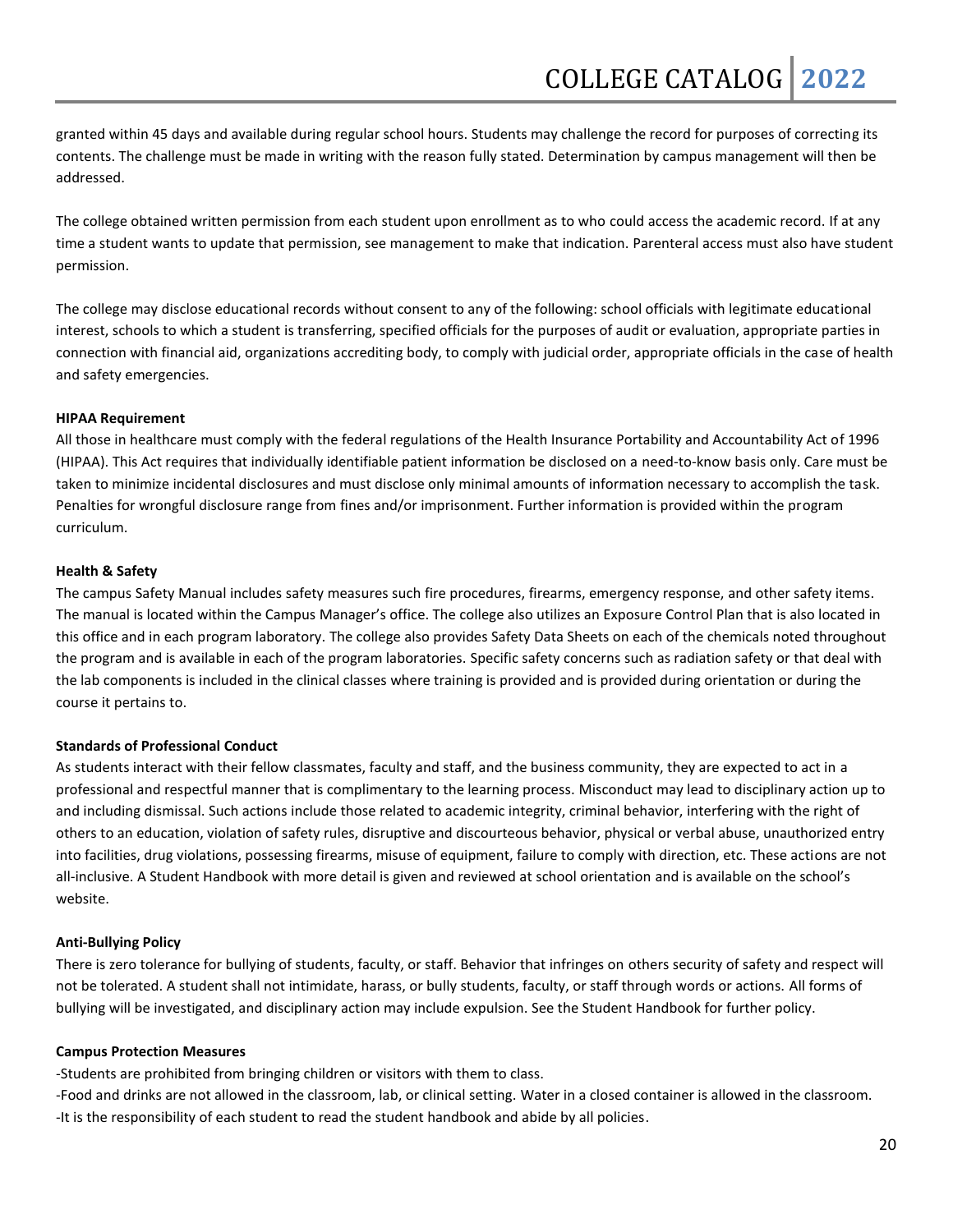- -Personal property is the sole responsibility of the student. The college does not assume liability for any loss or damage.
- -Vehicles should always be locked to avoid theft.
- -Further safety procedures can be in the Safety Manual located in the Campus Managers office.

#### **Inclement Weather Policy**

In the event of inclement weather, a determination is made within 1 % hours prior to class starting time. A message is posted on the schools Facebook page and on the local weather channels if a delay or cancelation occurs.

#### **Criminal Record**

On enrollment students must attest to a clear criminal background. A criminal background may hinder your ability to obtain employment in the medical field and/or your eligibility to sit for credentialing exams. If a student is convicted of a felony during their schooling that student will be immediately dismissed.

#### **Dress Code**

Our goal is to help you graduate as a competent professional who has adopted professional behaviors. As a reminder, students must wear proper uniform which consists of clean wrinkle free red scrub top and pants, a white lab coat, name badge with school lanyard, and all white or all black non-canvas shoes. In addition, students are to cover tattoos, and no display of facial/body jewelry and tongue piercings. Students must comply with the college's dress code while attending classes, including externship. See Student Handbook for further appearance policies.

Personal hygiene is also advised, and students must take daily preventive measures to maintain cleanliness. Hair must be clean and conservatively styled. For laboratory classes, long hair must be pulled off the collar. Nails must be manicured with a short length and free polish or decoration. In laboratory classes, artificial nails are not permitted. Mustaches and beards must be trimmed and well groomed.

#### **Student Identification Cards**

Students are required to wear identification badges while in uniform. Badges are given to each student at orientation. Replacement badges will require a fee.

#### **Visitors to Campus**

Non-enrolled guests and children are not permitted to attend class. If a visitor is stopping by the campus for clinical/lab purposes, the visitor must check in at the front desk prior to lab attendance.

#### **Copyright Policy**

The college prohibits the duplication, distribution, or use of materials by faculty, students, or other employees of any copyrighted material not covered by fair use or the Technology, Education, and Copyright Harmonization Act of 2002. *Fair use* is a legal principle that provides certain limitations on the exclusive rights of copyright holders. The Copyright Act of 1976 recognizes the need for educators, scholars, and students to use copyrighted materials without permission from the copyright holder. This provision is called *fair use*. Specifically, *fair use* doctrine offers a means of balancing the exclusive right of the copyright holder with the public's interest in dissemination of information affecting areas of universal concern, such as art, science, history, or industry. The *fair use* provision of the Copyright Act allows reproduction and other uses of copyrighted works under certain conditions for purposes such as criticism, comment, news reports, teaching, scholarship, and/or research. Unauthorized distribution of copyrighted material, including unauthorized peer-to-peer file sharing, may subject the student to civil and criminal liabilities. The college may take disciplinary action against student who engage in illegal downloading or unauthorized distribution of copyrighted materials using the school's information technology system. This disciplinary action may include termination.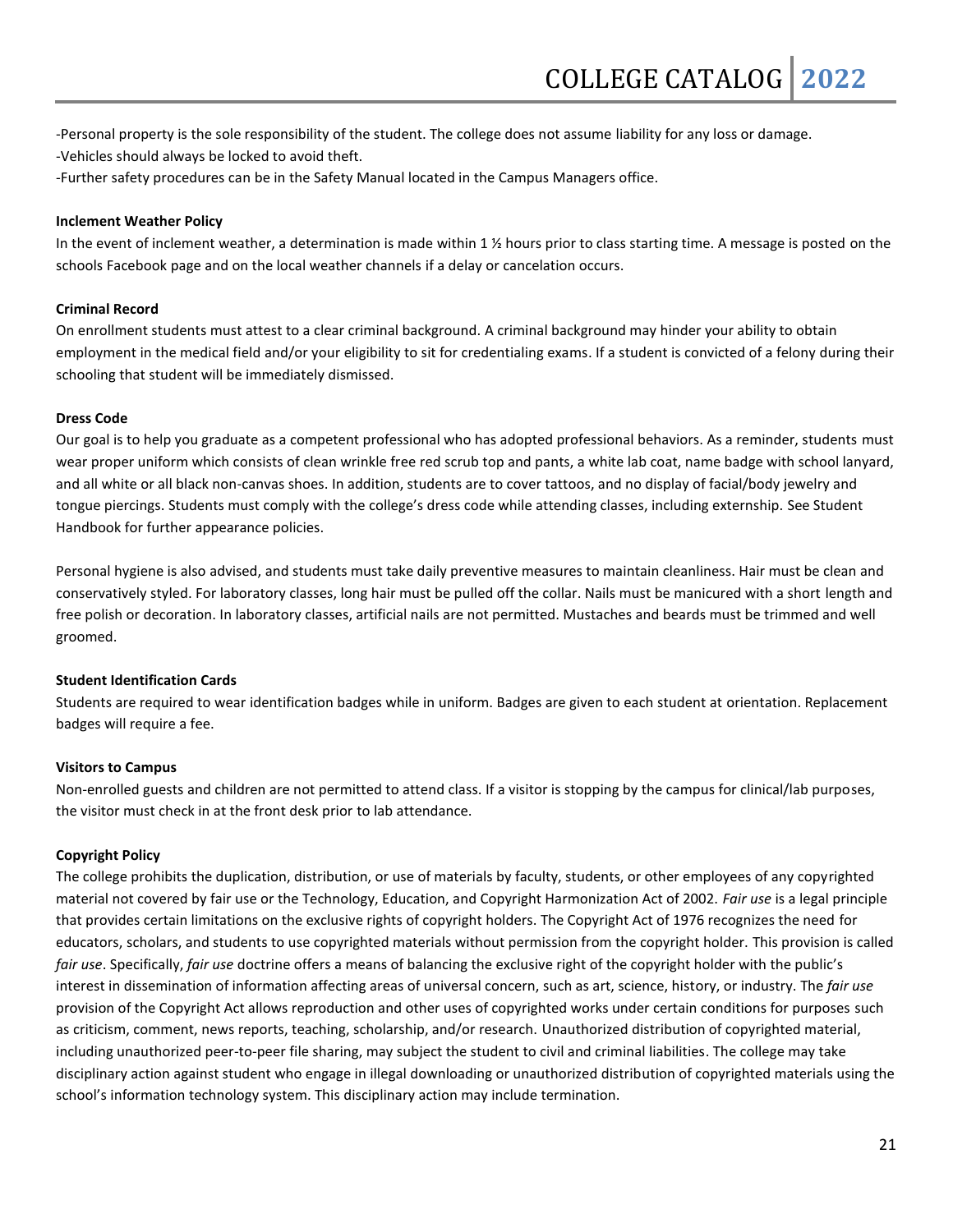#### **Crime Awareness and Campus Security Act**

The college provides information to all its employees and students as part of its commitment to safety and security and pursuant to the requirements of the federal Jeanne Clery Disclosure of Campus Security Policy and Campus Crime Statistics Act. The campus security report is distributed directly in paper format annually by October 1 of each year. This same information can also be found in the college's disclosures located on the institutions' website.

#### **Violence Against Women Act (VAWA)**

The college is committed to maintaining a healthy and safe learning environment that promotes responsibility and respect in matters of sexual conduct. Offenses of such matter will not be tolerated. The college will support and assist victims of sexual violence by directing them to community resources as applicable. The college will investigate student complaints and a student who has committed such offense could result in dismissal from school. Further policy can be found in disclosures located on the institutions' website.

### **ACADEMIC REGULATIONS**

#### **Grades**

Grades are a means of communicating student achievement. The college measures progress based on a 4.0 scale. All courses for which a student receives a grade will be included when calculating the students' GPA. The following grading scale applies:

| Grade | Percentage  |
|-------|-------------|
| А     | $100 - 90%$ |
| B     | $89 - 80%$  |
|       | $79 - 70%$  |
| D     | $69 - 60%$  |
|       | $59 - 0%$   |
|       | Incomplete  |
| W/D   | Withdraw    |

An "Incomplete" grade is used for emergencies only and when only a minor portion of the assignments and/or skills have not been completed. A one week "incomplete" is the extent and must be approved with the instructor and Administration. See course syllabus for specifics on externship incomplete policy. An "Incomplete" grade may also be used for those students in good standing on externship for a period of one term.

A "W/D" grade is given to students that have officially withdrawn from class during the first 2 weeks of class (see Tuition Refund Policy); otherwise, a grade of an "F" is given to students that disappeared after sitting in class the first 2 weeks. All attempted clock hours will count toward the 150% maximum attempt level as stated in the Satisfactory Academic Progress policy.

#### **Academic/Financial Aid Warning**

Students who do not meet the minimum standards for courses completed or cumulate grade point average will receive written notification stating that he or she is being placed on an Academic/Financial Aid Warning. That student would have one additional term to correct the deficiency and meet the minimum requirements. The student will remain eligible for federal financial aid while on academic/financial aid warning. If the student does not achieve the minimum quantitative and qualitative requirements the student will no longer be eligible for any form of federal student assistance and be dismissed from the college unless the student submits an Appeal and is granted a "Probationary" period. See Satisfactory Academic Progress policies for further guidance.

#### **Attendance Requirements**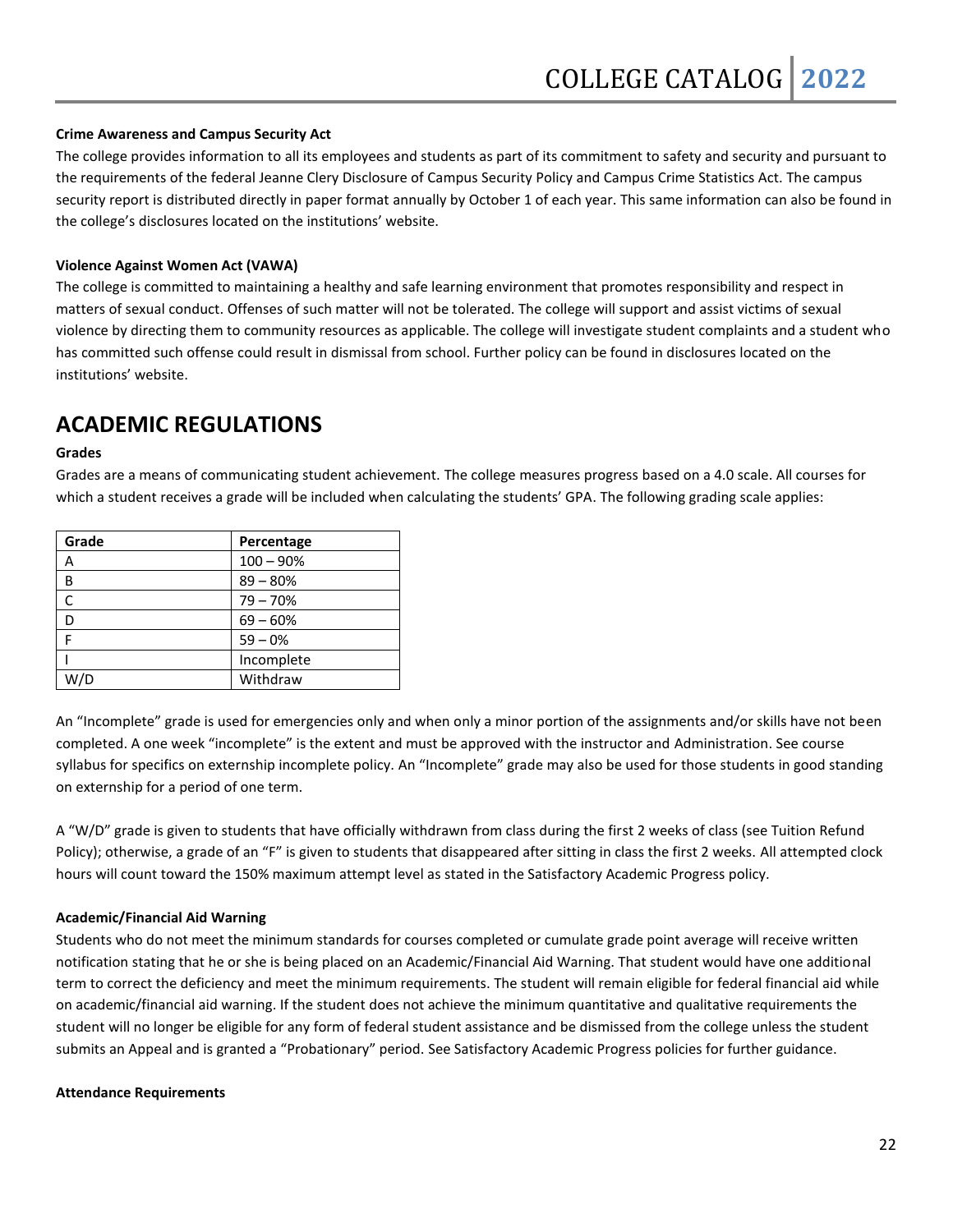Class attendance is an absolute requirement. It is the student's responsibility to attend every class for the scheduled length of time. Excessive absences, tardiness, and leaving class early may be taken into consideration by instructors in assignment of grades. A tardy is given to students who arrive late or leave early. A total of 2 tardies equal one absence. A student will be dropped from any course if the student misses in excess of 2 absences. An "F" is posted on the students' transcript as failing the course if a student is dropped due to absences. Students may re-enter the failed course in the next available term on a space available basis only and if in good standing with the financial aid office.

If a student does not sit for class during Week 1 of the term, that student will not be eligible to take that particular course that term; thus, pushing the student farther back from graduating, possibly causing the student to not meet Satisfactory Academic Progress and being placed on probation, and it may affect the students financial aid status.

The following attendance attestation will be reviewed in each course:

- 1) Anyone not present at the start of class will be counted tardy. Two (2) tardies equal one absence.
- 2) Students leaving prior to 12:00 noon will have one-half (1/2) day deduction. If student returns after the lunch break and leaves before 4:00 p.m., student will accrue a one-half (1/2) day deduction.
- 3) Deductions will be made in half and whole day increments ONLY.
- 4) Students are allowed a maximum of two (2) days absence in any class regardless of the reason. However, attendance over the course of the program requires the student to attend at minimum 90% of the required program hours. Therefore, student may not be granted make-up time and will then be required to repeat the course if excessive days missed has occurred when reviewing the accumulative hours.

| Program                        | Maximum Days Absent |
|--------------------------------|---------------------|
| <b>Medical Assistant</b>       | 13                  |
| <b>Medical Massage Therapy</b> | 12                  |
| Dental Assistant               | q                   |
| <b>Medical Administration</b>  | q                   |
| <b>Veterinary Assistant</b>    | x                   |

- 5) If a tardy or absence occurs the student is expected to follow the syllabus and is responsible to communicate with their instructor on any course work missed. Students will be required to complete any make-up hours and any missed tests, homework, etc. at the instructors assigned required scheduled day and will be scheduled no more than one week from the tardy or absence. If a student does not attend the make-up session, a ZERO is assigned to that missed work and no further make-up is allowed.
- 6) If more than 2 absences occur, the student must meet with the Campus Manager. An action plan may or may not be granted and student will have failed the course.
- 7) Make-up time will not be granted for excessive absences and is only granted in the case of extenuating circumstances.

#### **Examinations**

Students are expected to take numerous exams, often weekly, and submit projects or assignments. Students are expected to take exams and complete assignments as the instructor schedules (refer to course syllabus). The instructor is under no obligation to reschedule missed exams or to extend deadlines for assignments unless the student and instructor have made prior arrangements. ASSIST may be made mandatory for those students that may need to repeat missed tests or assignments.

#### **Honors Graduate**

Students that maintain a 3.8 to a 4.0 GPA throughout their chosen career courses will be recognized as an Honors Graduate either Summa Cum Laude or Magna Cum Laude. This recognition will be received at graduation.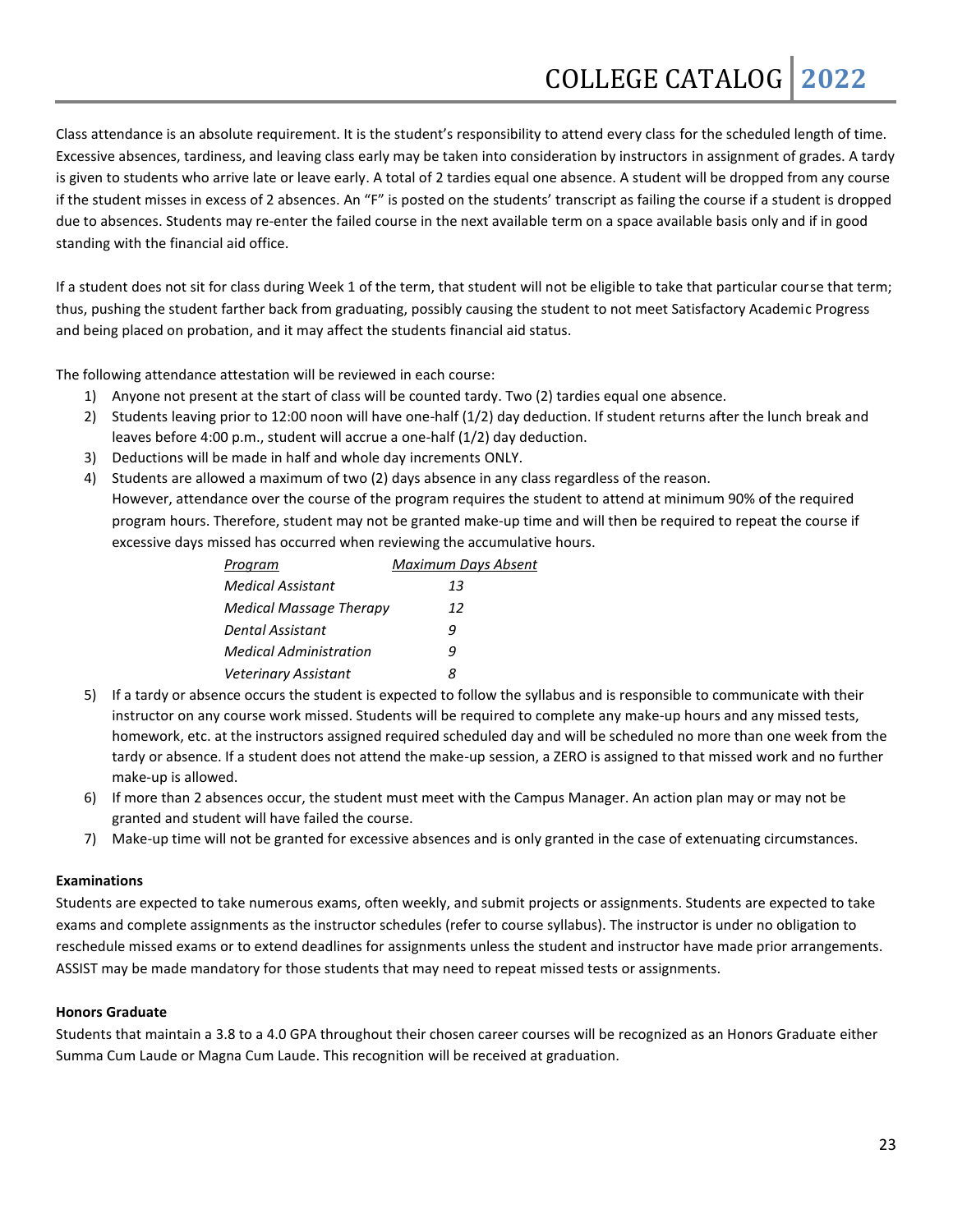#### **Grievance Procedure**

Under extenuating circumstances beyond the student's control or ability to foresee, an appeal or grievance may be filed with the institution's administration for an exception to any stated policy or to address any complaints or concerns. Medical Career & Technical College desires to resolve these concerns.

A grievable offense is any alleged action that violates school policy and the grievant is personally affected by such violation. The college first asks that the complaint attempt to be resolved with the individual or department it pertains to. To state a formal grievance, after attempting to resolve with the individual party it pertains to, submit a formal grievance with a complete detailed statement to administration. The grievance must be submitted for review within 14 calendar days the student knew or should have reasonably known about the action. If it is determined to be grievable, the statement will be reviewed and shared with the participating party, who will also provide a statement as to the grievance. Administration will render a decision and make determination as to the complaint's resolution.

#### **Student Handbook**

Each incoming student will receive a Student Handbook during orientation. All students must abide by those policies.

#### **Notice**

Medical Career & Technical College reserves the right to change any provision or requirement at any time within the student's term of attendance. The school reserves the right to change fees, policies, regulations, and calendar to revise programs as deemed necessary and desirable. Any changes would only occur provided they are within the terms and conditions of the enrollment agreement and no undue hardship or disruption to the program of study would be placed on the student. The school also has the right to delay a course or program start where the number of students scheduled to start is too small economically to start the course.

#### **DISCLOSURES**

#### **Existence of the Kentucky Student Protection Fund.**

Pursuant to KRS 165A.450 All licensed schools, resident and nonresident, shall be required to contribute to a student protection fund. The fund shall be used reimburse eligible Kentucky students, to pay off debts, including refunds to students enrolled or on leave of absence by not being enrolled for one (1) academic year or less from the school at the time of the closing, incurred due to the closing of a school, discontinuance of a program, loss of license, or loss of accreditation by a school or program.

#### **Process for Filing a Claim Against the Student Protection Fund.**

To file a claim against the Kentucky Student Protection Fund, each person filing must submit a signed and completed Form for Claims Against the Student Protection Fund, Form PE-38, 2017 and provide the requested information to the following address: Kentucky Commission on Proprietary Education, 500 Mero Street, 4<sup>th</sup> Floor, Frankfort, KY 40601. The form can be found on the website at [http://www.kcpe.ky.gov/.](http://www.kcpe.ky.gov/)

#### **Filing a Complaint with the Kentucky Commission on Proprietary Education**

To file a complaint with the Kentucky Commission on Proprietary Education, a complaint shall be in writing and shall be filed on Form PE-24, 2017 Form to File a Complaint, accompanied, if applicable, by Form PE-25, Authorization for Release of Student Records. The form may be mailed to the following address: Kentucky Commission on Proprietary Education, 500 Mero Street, 4<sup>th</sup> floor, Frankfort, Kentucky 40601. The forms can be found on the website at [http://www.kcpe.ky.gov/.](http://www.kcpe.ky.gov/)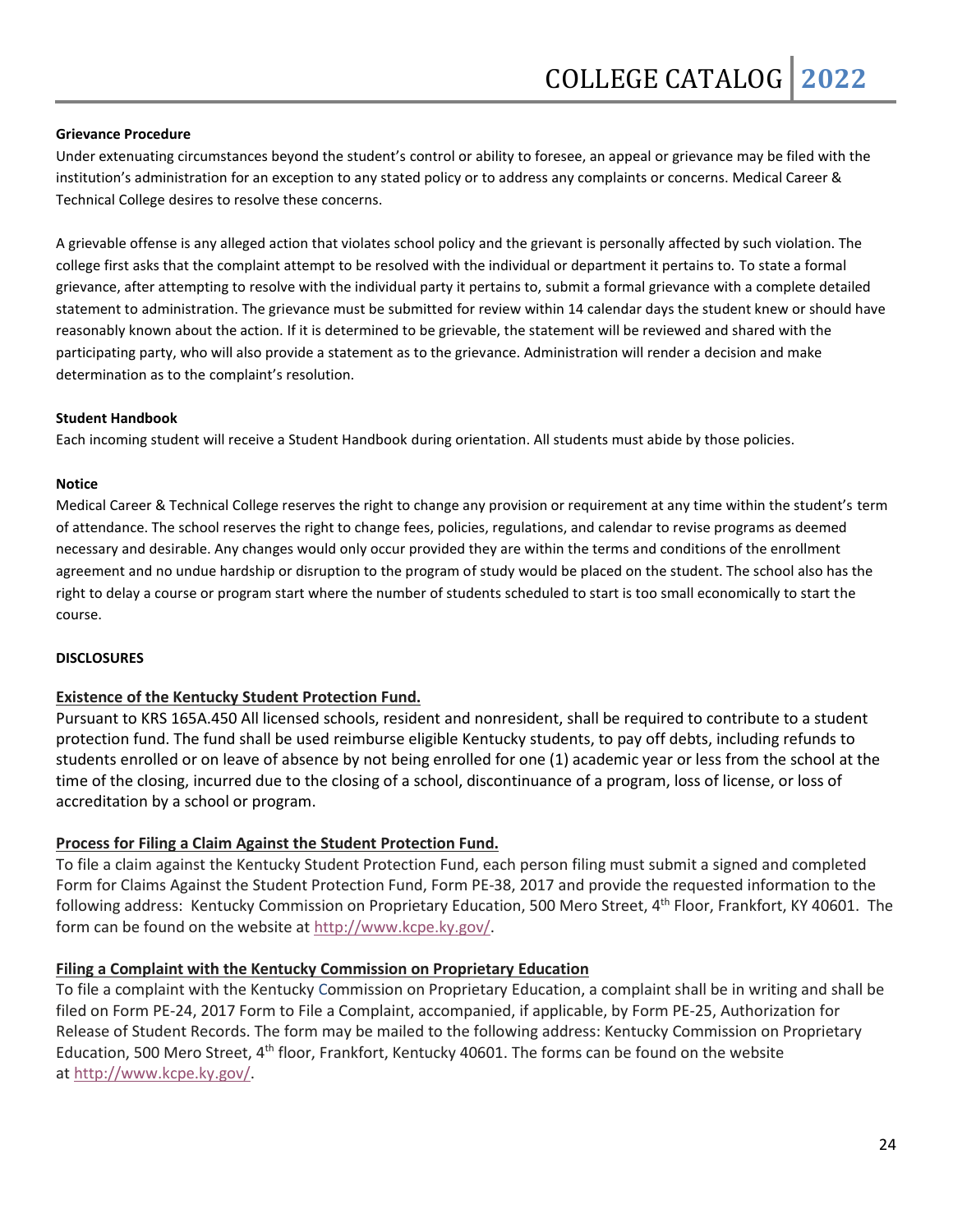## **CAREER PROGRAMS**

## **PROGRAMS AND INDEX**

| <b>Dental Assistant</b>        | Page 26 |
|--------------------------------|---------|
| <b>Medical Administration</b>  | Page 27 |
| <b>Medical Assistant</b>       | Page 28 |
| <b>Medical Massage Therapy</b> | Page 29 |
| <b>Veterinary Assistant</b>    | Page 30 |

The College uses a Clock Hour system which indicates actual sat hours in the classroom, laboratory, and externship/clinical rotations. A student carrying a minimum of 14 clock hours is a full-time student with our institution. A definition of a clock hour is a 50–60 minute class, lecture, laboratory, or externship/clinical period. For every 60 minutes of a 10-minute break is allowed.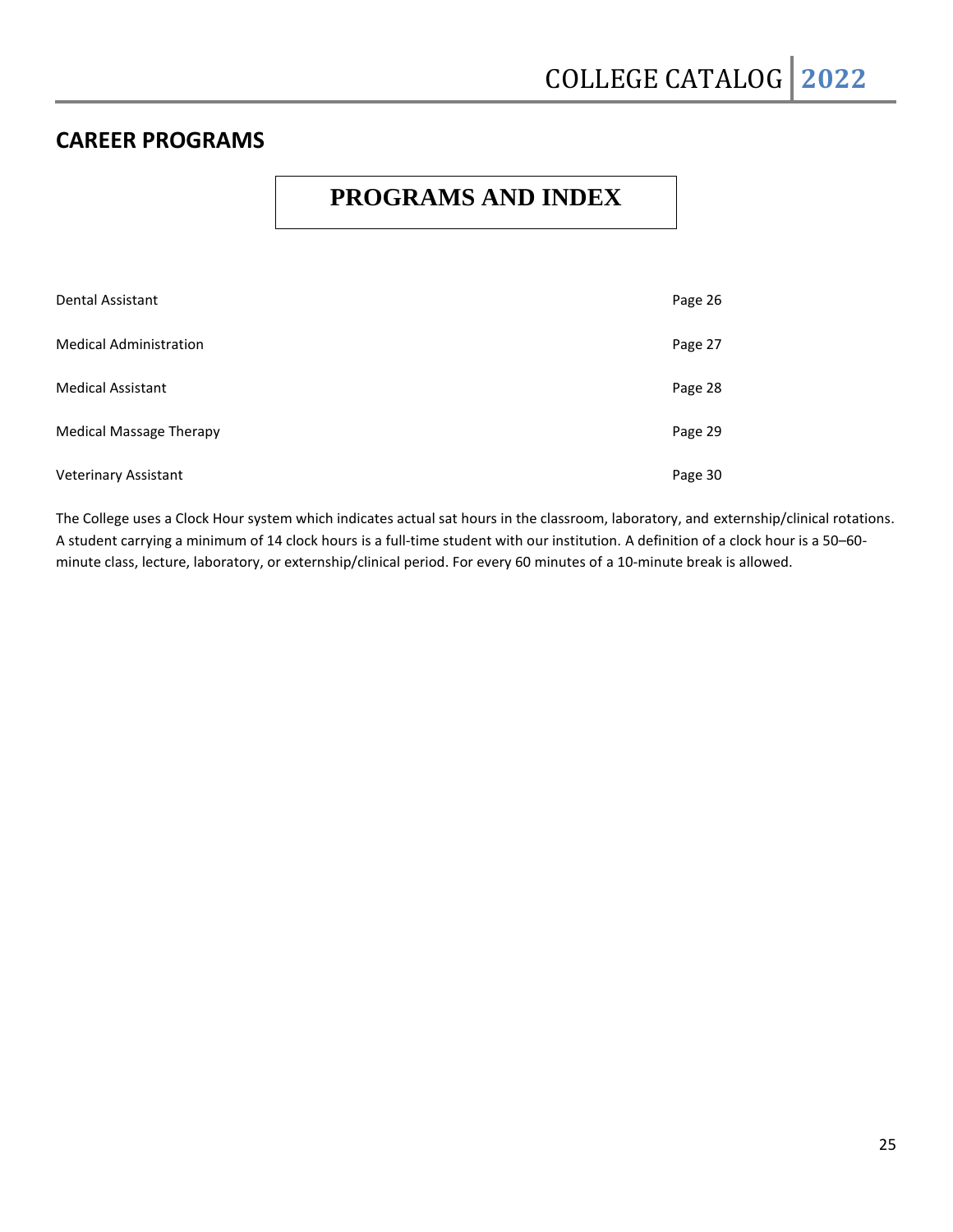### **Offered at the Richmond Campus**

Dental Assistants work for Dentists with duties ranging from basic dental office skills to more comprehensive clinical procedures. Dental Assistants help with dental records, billing, scheduling appointments, sterilizing dental instruments, assisting dentists during procedures, assisting in dental lab tasks, and many other. Expanded Duty Dental Assistant (EDDA) functions is also learned, allowing students to obtain employment as an EDDA, with an externship completing the program.

Graduates are eligible to sit for national certification testing with the American Medical Technologists organization to become CERTIFIED as a Registered Dental Assistant (RDA).

### **Course Schedule**

Classes are taught in a subject-focused curriculum taking only 1 course at a time and attending only 2 days per week. It is taken as a residential (on campus) program and your schedule may include a Monday/Wednesday, or a Tuesday/Thursday class that meets from 9-4. An unpaid externship rotation in a dental office is also required with varying hours.

Students must also obtain CPR certification from the American Heart Association or demonstrate proof of current certification no later than the entrance into the first clinical course.

### **Courses Required:**

| <b>MED100</b> | <b>Medical Terminology</b>            | 84 Clock Hours  |
|---------------|---------------------------------------|-----------------|
| <b>MED101</b> | Anatomy/Physiology                    | 84 Clock Hours  |
| DTL101        | Dental Assistant I                    | 84 Clock Hours  |
| DTL102        | Dental Assistant II                   | 84 Clock Hours  |
| DTL103        | Dental Assistant III                  | 84 Clock Hours  |
| <b>DTL150</b> | Dental Assistant Externship with EDDA | 216 Clock Hours |

### **Program Objective**

The Dental Assistant program objective is to provide training in the profession that leads to employment in the field. The Kentucky Dental Practice Act does not mandate a dental assistant be credentialed in the field, but Medical Career & Technical College believes that demonstrating specific testing documentation from a third party is valued and deemed significant to the profession; therefore, an added objective is that graduates become credentialed in the field. The program combines didactic and competency-based education providing the student a hands-on learning opportunity to master a required skill set. The program completes with an externship opportunity allowing the student to actively engage and participate in the field.

## **DENTAL ASSISTANT Diploma**

**Clock Hours: 636 Total Lecture/Lab/Extern**

**Weeks to Complete: 36**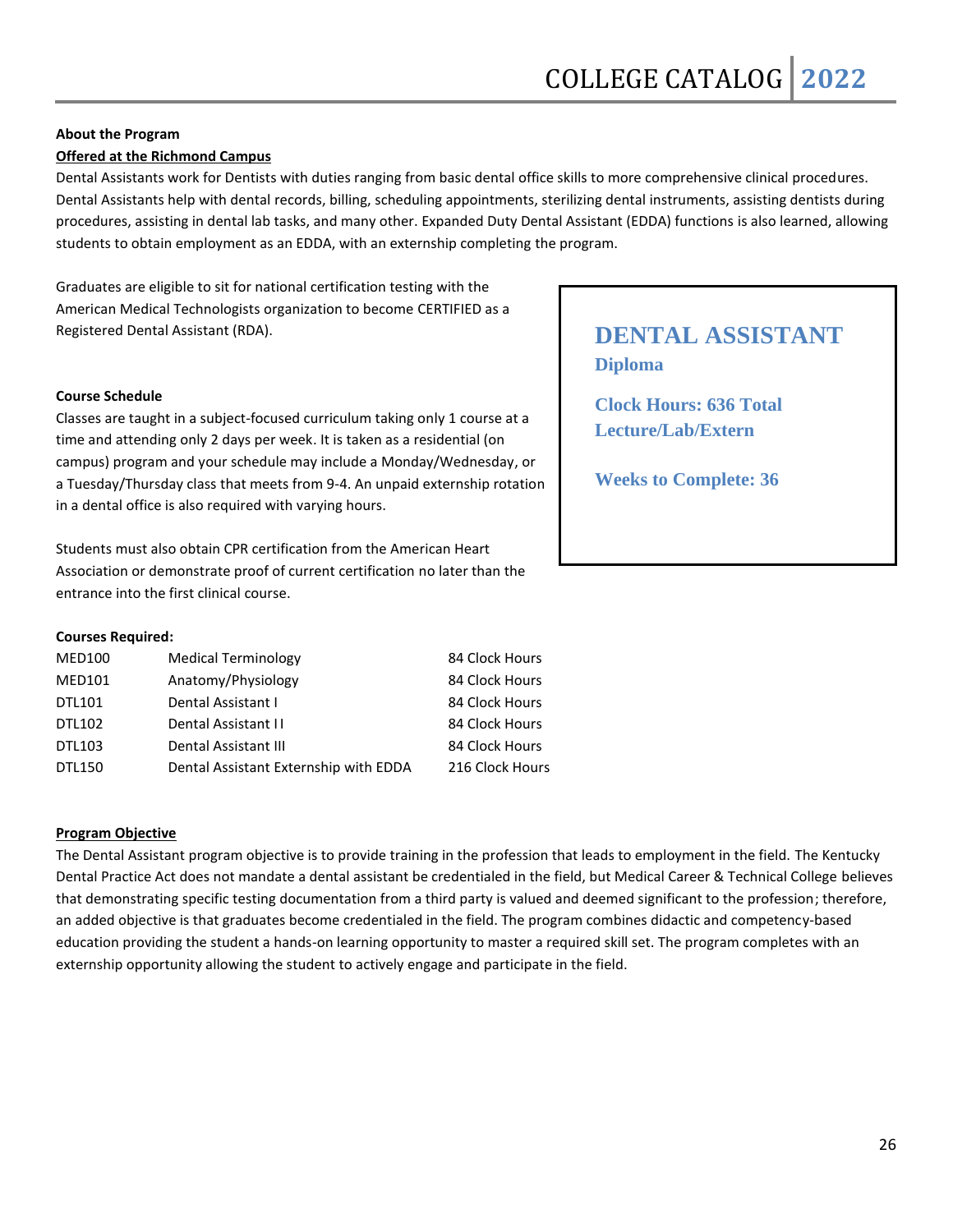#### **Offered at the Richmond Campus**

This program includes medical billing, medical coding, and medical administrative skills. Students will become familiar with health insurance rules, coding guidelines, medical terminology, anatomy and physiology, electronic health records, medical office procedures, and medical office management. There are many different career titles for the medical administrator, such as medical receptionist, biller, coder, office manager, medical claims, and many other. Employment is found in hospitals, doctors offices, clinics, and insurance companies.

Upon successful completion of the program, students will sit for certification with the National Healthcareer Association (NHA) to become a Certified Medical Administrative Assistant (CMAA) and/or a Certified Billing and Coding Specialist (CBCS). Another eligible certification, by instructor or employer recommendation includes that with the American Association of Professional Coders (AAPC) to become a Certified Professional Coder (CPC).

Students must also obtain CPR certification from the American Heart Association or demonstrate proof of current certification. The course is offered on campus monthly.

#### **Course Schedule**

The classes are taught in a subject-focused curriculum taking only 1 course at a time and attending only 2 days per week. It is a residential (on campus) program and your schedule may include a Monday/Wednesday or a Tuesday/Thursday class and meets from 9-4.

# **MEDICAL ADMINISTRATION**

**Diploma**

**Clock Hours: 630 Total Lecture/Lab/Practicum**

**Weeks to Complete: 42**

#### **Courses Required:**

| <b>MED100</b> | <b>Medical Terminology</b>                      | 84 Clock Hours  |
|---------------|-------------------------------------------------|-----------------|
| <b>MED101</b> | Anatomy/Physiology                              | 84 Clock Hours  |
| ADM101        | <b>Medical Administration I</b>                 | 84 Clock Hours  |
| ADM102        | <b>Medical Administration II</b>                | 84 Clock Hours  |
| ADM103        | <b>Medical Administration III</b>               | 84 Clock Hours  |
| ADM104        | <b>Advanced Medical Coding</b>                  | 84 Clock Hours  |
| ADM140        | Medical Administration Externship and Practicum | 126 Clock Hours |

#### **Program Objective**

The Medical Administration program objective is to provide the most current training that leads to obtaining professional credentials in the field and employment in the field. The program combines didactic and competency-based learning in the areas of medical office administration, medical billing and coding, and electronic health records; thus, offering graduates the ability to obtain employment in a variety of areas.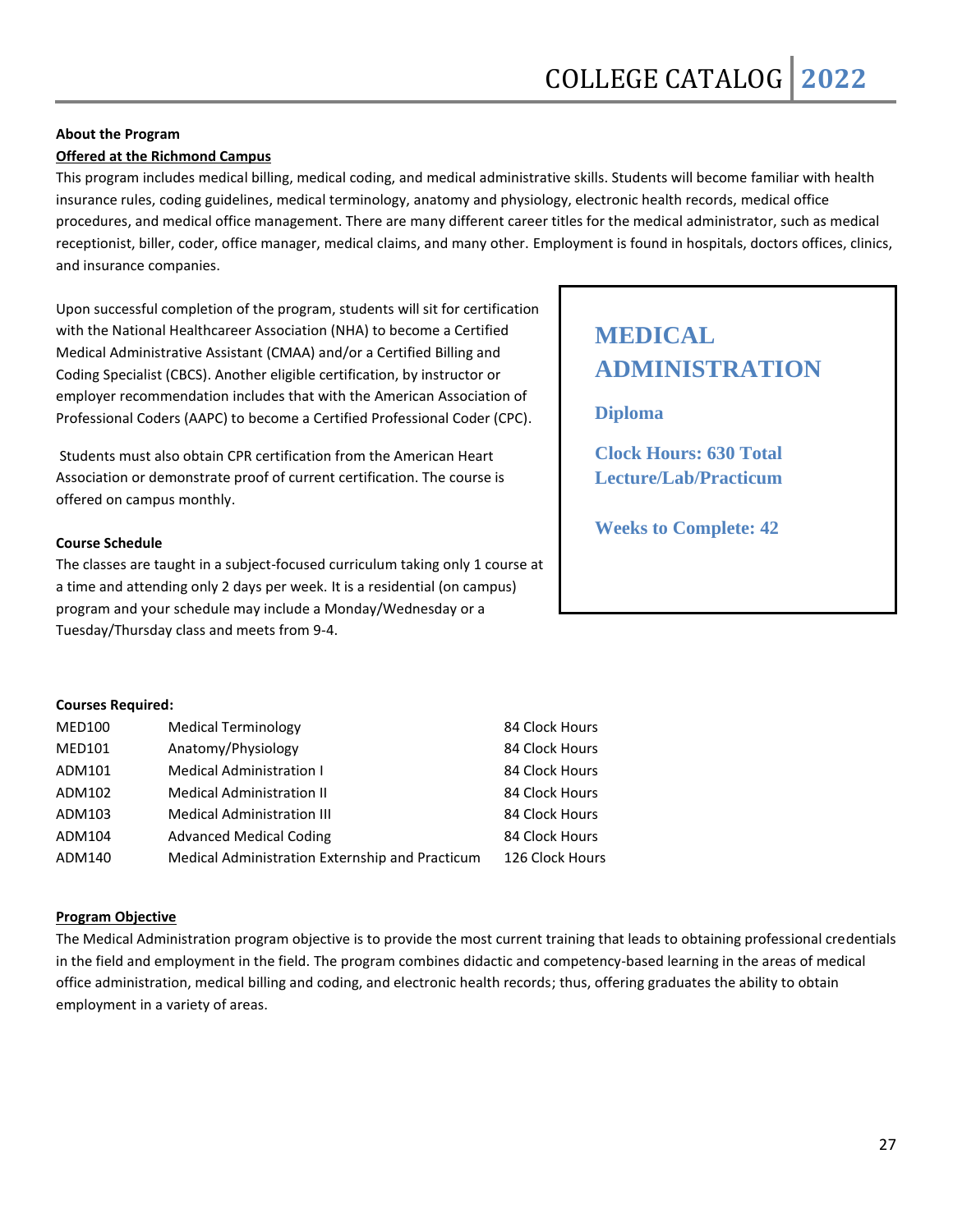#### **Offered at the Richmond, Danville, and Lexington Campuses**

Medical Assistants possess both administrative and clinical skills. This program focuses on the clinical and administrative skills required to work in doctor's offices, clinics, and other medical facilities. Medical Assisting continues to be one of the fastest growing healthcare professions. Medical Assistants work to assist physicians in the day to day clinical and administrative duties of ambulatory patient care. Graduates may choose to specialize in one of the various specialty practices such as dermatology, gynecology, internal medicine, surgery, and many other rewarding fields. Graduates are eligible to sit for certification as a Certified Medical Assistant, the

CMA (AAMA) credentialing exam offered by the American Association of Medical Assistants.

#### **Course Schedule**

Classes are taught in a subject-focused curriculum taking only 1 course at a time and attending only 2 days per week. It is a residential (on campus) program and your schedule may include a Monday/Wednesday or a Tuesday/Thursday class and meets from 9-4.

An unpaid externship rotation in a doctor's office is also required with varying hours.

## **MEDICAL ASSISTANT**

**Diploma**

**Clock Hours: 912 Total Hours Lecture/Lab/Extern**

**Weeks to Complete: 54**

#### **Courses Required:**

| <b>MED100</b> | <b>Medical Terminology</b>           | 84 Clock Hours  |
|---------------|--------------------------------------|-----------------|
| <b>MED101</b> | Anatomy/Physiology                   | 84 Clock Hours  |
| ADM101        | <b>Medical Administration I</b>      | 84 Clock Hours  |
| ADM102        | <b>Medical Administration II</b>     | 84 Clock Hours  |
| ADM103        | <b>Medical Administration III</b>    | 84 Clock Hours  |
| <b>CLN101</b> | <b>Clinical Assistant I</b>          | 84 Clock Hours  |
| <b>CLN102</b> | <b>Clinical Assistant II</b>         | 84 Clock Hours  |
| <b>LAB100</b> | <b>Medical Laboratory Procedures</b> | 84 Clock Hours  |
| <b>CLN150</b> | <b>Medical Assistant Externship</b>  | 240 Clock Hours |

#### **Program Objective**

The program objective of the Medical Assistant program is to provide training that meets the standards of the medical assisting profession that leads to eligibility to sit for national certification and employment in the field. The program curriculum also encompasses a vast array of skills leading to additional national certifications offering the graduate the opportunity to obtain stacked credentials in various administrative and clinical areas. The program combines didactic and competency-based education providing the student a hands-on learning opportunity to master a required skill set. The program completes with an externship opportunity allowing the student to actively engage and participate in the field.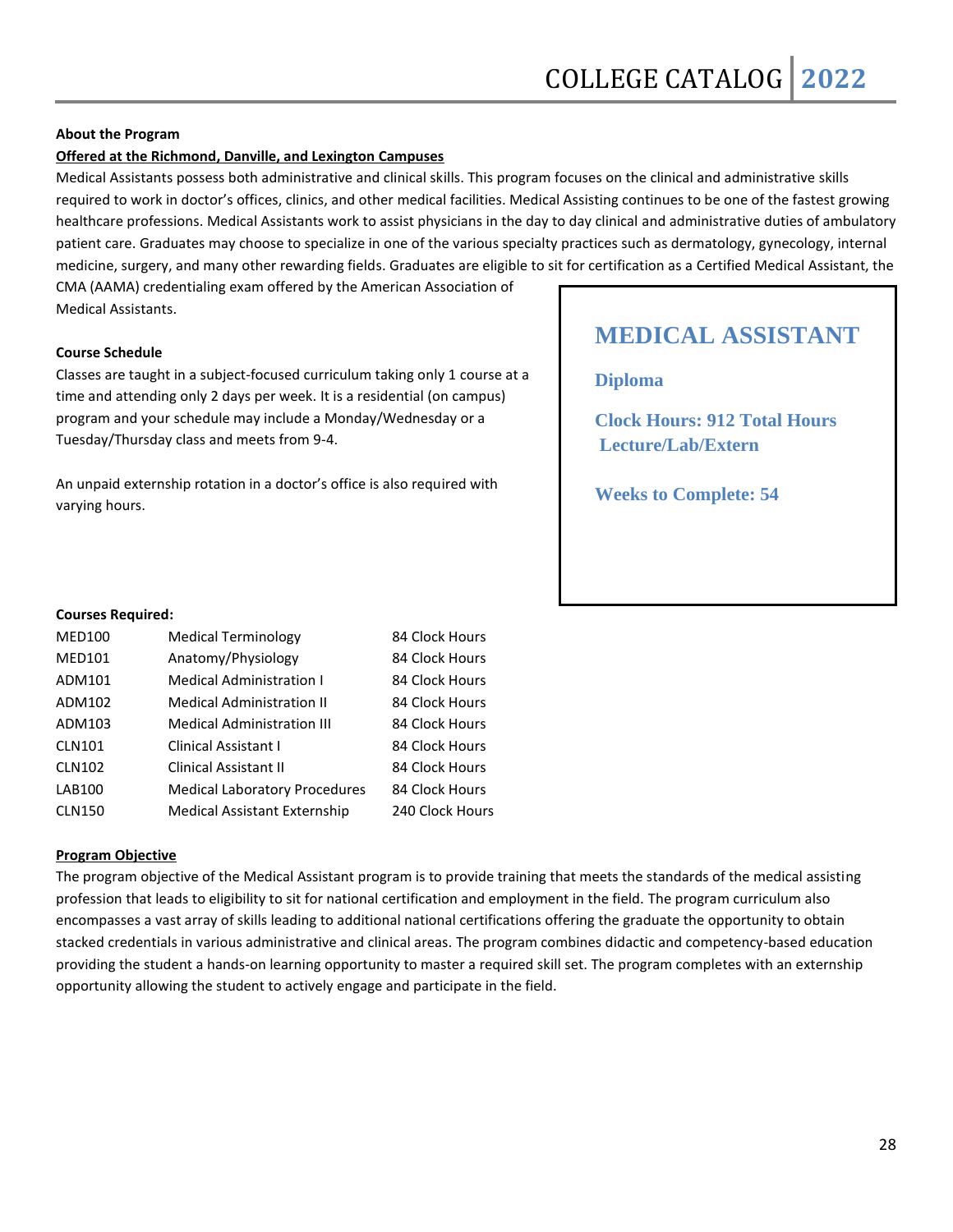#### **Offered at the Richmond and Lexington Campus**

Massage Therapists learn to apply skill and knowledge in the area of specialized touch to create relaxation, comfort, and healing. Massage therapists employ a variety of massage techniques finding careers at hospitals, doctors or chiropractic offices, cruise ships, resorts, health and fitness facilities, salons or as a business entrepreneur. As the program advances, students will encompass the field of medical massage by gaining more knowledge in advanced medical conditions and their contraindications while applying the use of massage in a hospital setting.

#### **Course Schedule**

The classes are taught in a subject-focused curriculum taking only 1 course at a time and attending only 2 days per week. It is a residential (on campus) program and your schedule may include a Monday/Wednesday or a Tuesday/Thursday class and meets from 9-4. An unpaid externship rotation completes the program.

#### **Courses Required:**

| <b>MED100</b> | <b>Medical Terminology</b>            | 84 Clock Hours  |
|---------------|---------------------------------------|-----------------|
| <b>MED101</b> | Anatomy/Physiology                    | 84 Clock Hours  |
| <b>MMT101</b> | Pathology                             | 84 Clock Hours  |
| MMT102        | Medical Massage Therapy               | 84 Clock Hours  |
| <b>MMT103</b> | <b>Foundations &amp; Fundamentals</b> | 84 Clock Hours  |
| <b>MMT104</b> | Kinesiology I                         | 84 Clock Hours  |
| <b>MMT105</b> | Kinesiology II                        | 84 Clock Hours  |
| <b>MMT106</b> | Theories, Application, & Practice     | 84 Clock Hours  |
| <b>MMT107</b> | <b>Business Practices and Ethics</b>  | 84 Clock Hours  |
| <b>MMT150</b> | Massage Therapy Externship            | 144 Clock Hours |
|               |                                       |                 |

| <b>MEDICAL MASSAGE</b> |
|------------------------|
| <b>THERAPY</b>         |
| <b>Diploma</b>         |

**Clock Hours: 900 Lecture/Lab/Extern**

**Weeks to Complete: 60**

#### **Program Objective**

The program objective of the Medical Massage Therapy program is to provide training that leads to professional certification and employment in the field. Students are eligible to sit for certification with the MBLEx (Massage and Bodywork Licensing Exam), and eligible to apply for licensure with the Kentucky Board of Massage Therapy. The program combines content and hands on skill opportunities allowing students to practice required competencies while gaining proficiency in those skills.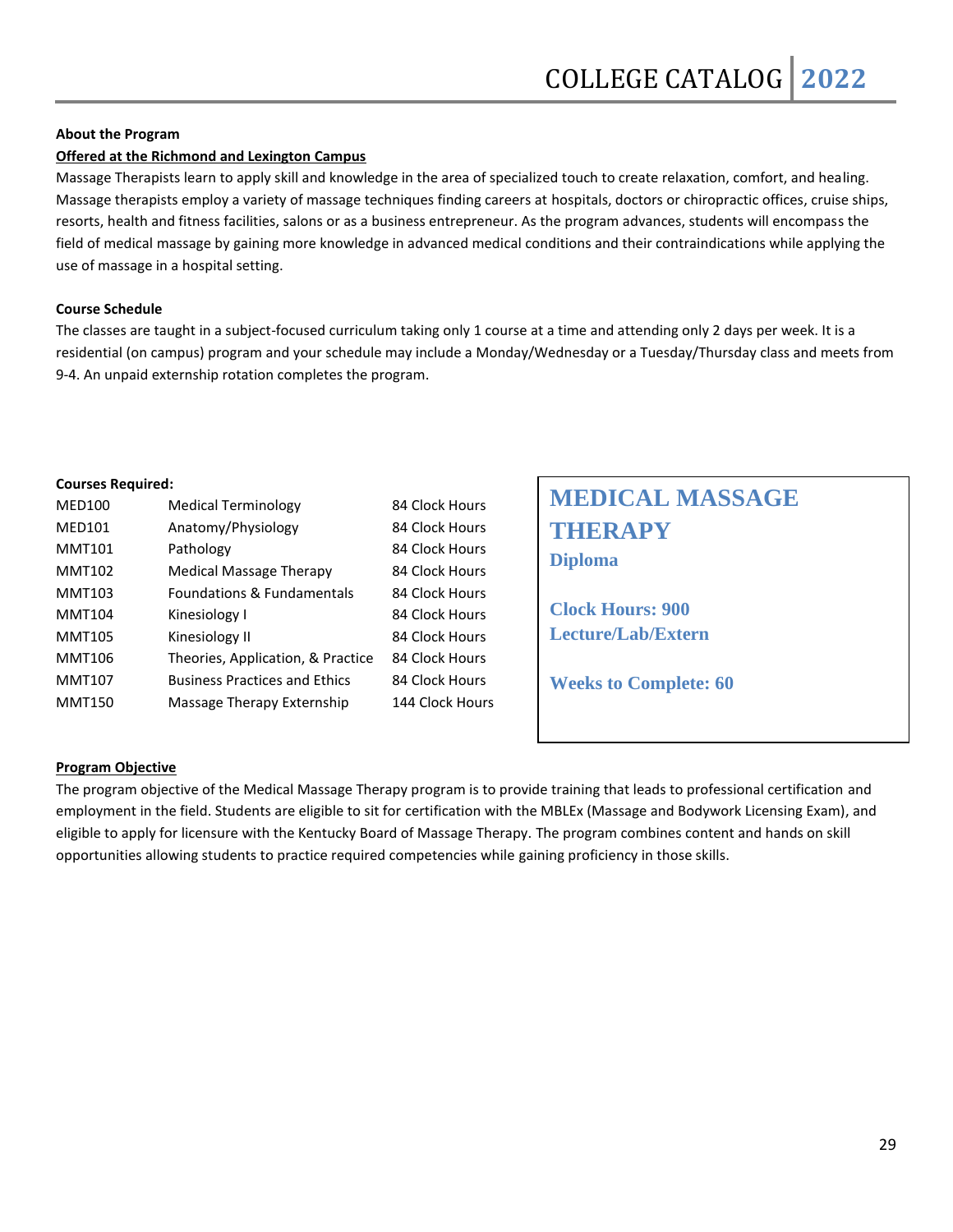### **Offered at the Richmond and Danville Campus**

Veterinary Assistants work for Veterinarians and will assist with the examination of animals, will feed/water animals, sterilize instruments used for surgery, assist with procedures, provide post-op care and education to families, administer medications orally and topically, and assist with lab procedures. According to the Bureau of Labor Statistics, Veterinary Assistants should see a faster than average job growth for the profession. With the advancement of science and technology having a Diploma in the field will set you apart from others along with certification! Our graduates are eligible to sit for the Certified Veterinary Assistant (CVA) exam.

#### **Course Schedule**

The classes are taught in a subject-focused curriculum taking only 1 course at a time and attending only 2 days per week. It is a residential (on campus) program and your schedule may include a Monday/Wednesday, or a Tuesday/Thursday class and meets from 9-4. An unpaid externship rotation in a veterinary clinic is also required with varying hours.

## **VETERINARY ASSISTANT Diploma**

**Clock Hours: 600 Total Lecture/Lab/Clinical Hours**

**Weeks to Complete: 36**

#### **Courses Required:**

| <b>MED100</b> | <b>Medical Terminology</b>      | 84 Clock Hours  |
|---------------|---------------------------------|-----------------|
| <b>MED101</b> | Anatomy/Physiology              | 84 Clock Hours  |
| <b>VET101</b> | Veterinary Assistant I          | 84 Clock Hours  |
| <b>VET102</b> | Veterinary Assistant II         | 84 Clock Hours  |
| <b>VET103</b> | Veterinary Assistant III        | 84 Clock Hours  |
| <b>VET150</b> | Veterinary Assistant Externship | 180 Clock Hours |

#### **Program Objective**

The program objective of the Veterinary Assistant program is to provide training that leads to employment in the field. The program combines didactic and competency-based education providing the student a hands-on learning opportunity to master a required skill set. The program completes with an externship opportunity allowing the student to actively engage and participate in the field. Students are eligible to sit for certification as a Nationally Certified Veterinary Assistant (NCVA).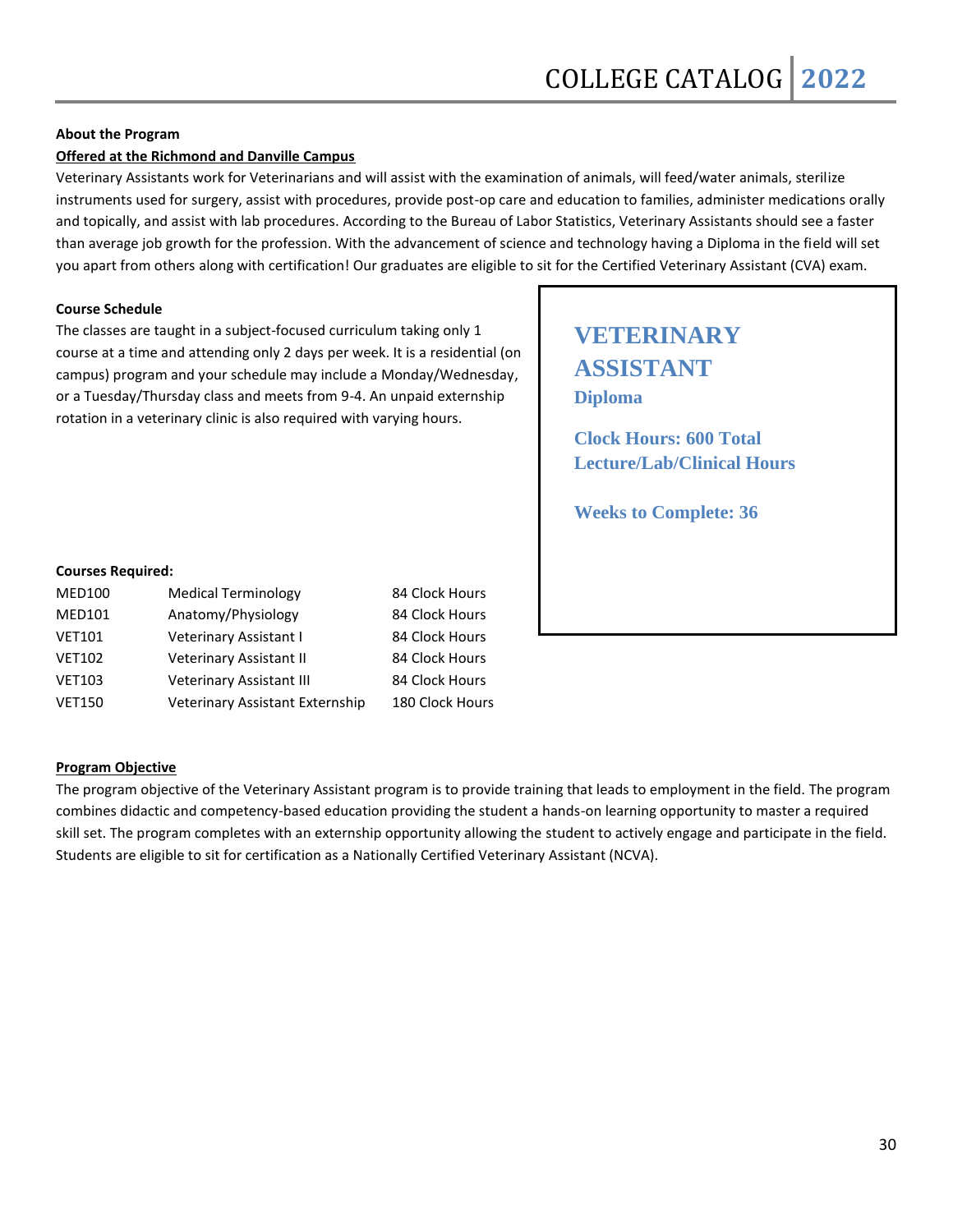## **PROGRAM DELIVERY**

#### **ON-CAMPUS OBJECTIVE**

Classes are held on-campus in a Residential Delivery Method. Classes are taught taking one class at a time, each six-weeks in length. Each class is taught two days a week from the hours of 9:00 a.m. until 4:00 p.m.: thus, allowing for a total of 14 class hours per week. Externship courses require more hours per week and will have varying hours.

## **COURSE DESCRIPTIONS**

**ADM104/Advanced Medical Coding (84 Contact Hours):** The Advanced Medical Coding module will cover medical diagnostic and procedural coding. ICD-10-CM coding processes are learned along with HCPCS. CPT-4 skill and guidelines are also covered.

**MED101/Anatomy/Physiology (84 Contact Hours):** Students are introduced to the general structure and function of the human body with emphasis on specific organ systems including the integumentary, musculoskeletal, blood, cardiovascular, lymphatic, digestive, endocrine, respiratory, nervous, and genitourinary systems. The student will learn the basic pathophysiology of common disorders of each system.

**CLN101/Clinical Assistant I (84 Contact Hours):** Students will gain an understanding of patient history taking and medical record documentation medical asepsis and the OSHA standard, PPE, vital signs, height, weight, ear and eye assessment, preparation, positioning, and assistance with routine physical and specialized examinations.

**CLN102/Clinical Assistant II (84 Contact Hours):** Students will learn basic pharmacology, apply drug calculations and injection administration. Students will learn to apply skill in the process of performing electrocardiograms and in spirometry.

**DTL101/Dental Assistant I (84 Contact Hours):** Students will be introduced to the profession of dental assisting to include dental ethics and dental law. Dental sciences to include dental anatomy, physiology, histology, landmarks, and tooth morphology are discussed. Knowledge and skill in oral health and prevention of dental disease and infection prevention in dentistry is also obtained. Dentistry as a business will also be introduced in this course.

**DTL102/Dental Assistant II (84 Contact Hours):** Students will begin to learn and apply skill as it pertains to dentistry occupational health and safety. The patient assessment to include the patient record, vital signs, oral diagnosis and treatment planning with assisting in medical emergencies is discussed. Dental administrative duties are also discussed to include proper handling and storage of patient and office documents. Progression into clinical dentistry such as the use of dental instrumentation and delivering dental care completes the course.

**DTL103/Dental Assistant III (84 Contact Hours):** Students will learn dental laboratory skills utilizing dental materials. The course includes radiographic imaging with knowledge and skill applied. Assisting in comprehensive dental care completes the course.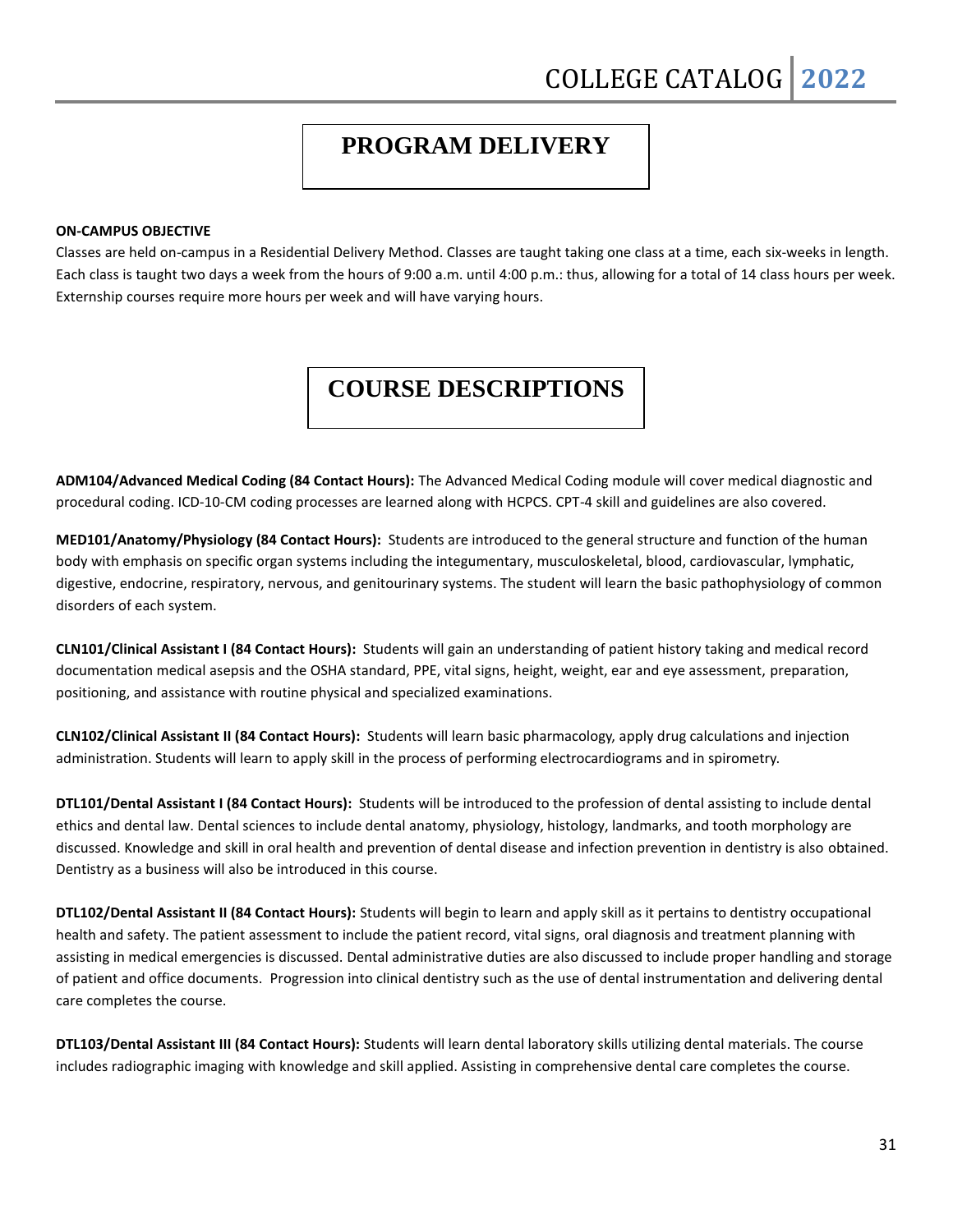**DTL150/Dental Assistant Externship (216 Hours):** This course requires the dental assistant to integrate and apply knowledge and skills from all previous dental assistant courses in an actual dentist office. Students perform duties under the supervision of trained mentors to effectively help transition to the role of a confident dental assistant. This is a supervised, unpaid, clinical experience.

**MMT101/Pathology (84 Contact Hours):** Introduction of the study of pathology of the human body and specifically diseases and conditions of the integumentary, musculoskeletal, neurological, endocrine, respiratory, reproductive, urinary, gastrointestinal, cardiovascular, lymphatic, and immune systems. Emphasis is placed on massage considerations for each disorder.

**MMT102/Medical Massage Therapy (84 Contact Hours):** Students will learn human physiology of the skeletal, muscular, integumentary, nervous, endocrine, reproductive, cardiovascular, respiratory, digestive, urinary, and lymphatic body systems. Knowledge of proper protocols for each body system is also discussed.

**MMT103/Foundations and Fundamentals (84 Contact Hours):** Students will be introduced to the profession of massage therapy and its history. Topics include self-care, history of massage, contraindications for massage, ethics, scope of practice, building therapeutic relationships and communication skills, laws, HIPAA regulations, body mechanics, infection control, documentation, and overview of various massage techniques.

**MMT104/Kinesiology I (84 Contact Hours):** Students will learn to navigate the muscles of the upper body and begin to apply knowledge and skill as it relates to kinesiology. Identification of muscle origin and insertion area also learned.

**MMT105/Kinesiology II (84 Contact Hours):** Students will gain a hands-on approach to study the various aspects of kinesiology as it relates to the lower body. Identification of muscle origin and insertion are also learned.

**MMT106/Theories, Application, and Practice (84 Contact Hours):** Students will learn to apply various massage techniques and applications to include spa treatments, myofascial massage, trigger point therapy, lymphatic facilitation, and reflexology. Adaptation and working with special populations and energy-based bodywork is also discussed.

**MMT107/Business Practices and Ethics (84 Contact Hours):** The student will focus on career plans for employment in the massage therapy field. Skills learned include resume development, soft skills, job interview techniques, and the development of a business plan that includes ethics, regulations and licenses, startup costs, marketing strategies, management, and health insurance billing. The course continues with review for preparation to take the MBLEx and gain knowledge about licensure requirements in the state of Kentucky.

**MMT150/Massage Therapy Externship (144 Contact Hours):** This course requires the massage therapist student to integrate and apply knowledge and skills from all previous massage therapy courses. Students perform duties under the supervision of a licensed massage therapist or other licensed healthcare professional. This is a supervised, unpaid, experience. Externship hours may take place in the spa setting, a medical clinic, a hospital, or the student massage clinic.

**ADM140/Medical Administration Externship and Practicum (126 Contact Hours):** This course requires the medical administrative student to integrate and apply knowledge and skill from all previous administrative courses in an actual healthcare setting. Students perform duties under the supervision of trained mentors to effectively help transition to the role of a confident medical administrative professional. This is a supervised, unpaid, externship experience. In addition, the medical coding student will continue to advance in their coding skill through the coding of case studies and in learning to perform audits.

**CLN150/Medical Assistant Externship (240 Contact Hours):** This course requires the medical assistant to integrate and apply knowledge and skills from all previous administrative and clinical courses in an actual ambulatory healthcare setting. Students perform duties under the supervision of trained mentors to effectively help transition to the role of a confident medical assistant. This is a supervised, unpaid, externship experience.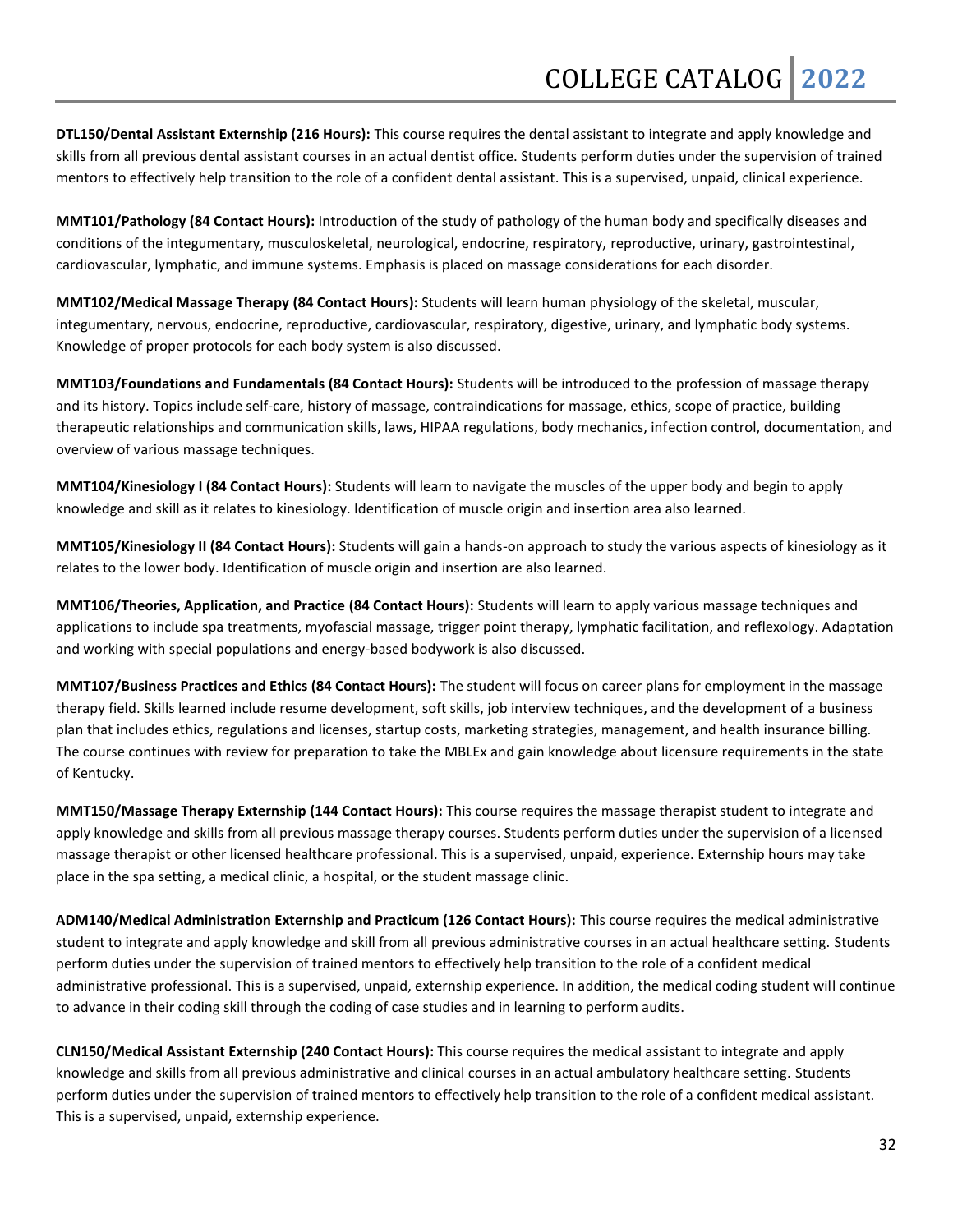**ADM101/Medical Administration I (84 Contact Hours):** Students are introduced to the legal system and healthcare law and ethics. Legal principles and how law and ethics pertains to the medical professional will be discussed. Keyboarding and electronic health records is also introduced.

**ADM102/Medical Administration II (84 Contact Hours):** Students will learn legal reporting guidelines as it pertains to the healthcare system. Skills as it pertains to ambulatory care are introduced to include telephone techniques, appointment scheduling, patient education, and written communication. Medical Records and the business operations are also discussed. Electronic health records is included.

**ADM103/Medical Administration III (84 Contact Hours):** Health records and the daily operations of ambulatory care to include pharmacology basics are discussed. Students will apply skill in medical billing and reimbursement, identify procedural and diagnostic codes, and apply accounting and management functions. The course completes with job placement strategies.

**LAB100/Medical Laboratory Procedures (84 Contact Hours):** Students will learn phlebotomy skills as it relates to dermal and venipuncture. Students will learn government regulations as it relates to the medical laboratory. The microscope, urinalysis, hematology, chemistry, immunology, microbiology, reference values, and common lab tests are also discussed.

**MED100/Medical Terminology (84 Contact Hours):** Students will learn to identify medical words by combining prefixes, suffixes, and medical word components. Medical terms will be learned in relation to body systems with spelling and pronunciation. Medical abbreviations will also be taught.

**VET101/Veterinary Assistant I (84 Contact Hours):** Students will learn an overview of the veterinary profession, office procedures, client relations, animal behavior, restraint, husbandry, and nutrition. Anatomy, physiology, and pharmacology as it pertains to the veterinary medicine are also applied.

**VET102/Veterinary Assistant II (84 Contact Hours):** Students will apply medical terminology as it relates to veterinary medicine. Skills are applied in caring for animals and nursing, anesthesia, surgical assisting, diagnostic imaging, and laboratory procedures. Avian and exotic animal care and nursing are also discussed.

**VET103/Veterinary Assistant III (84 Contact Hours):** Students will obtain the basic information needed to succeed in the large animal field to include the daily large animal practice responsibilities, clinical and surgical procedures. Common diseases, nutrition, and reproduction are also discussed.

**VET150/Veterinary Assistant Externship (180 Contact Hours):** This course requires the veterinary assistant to integrate and apply knowledge and skills from all previous courses. Students perform duties under the supervision of trained mentors to effectively help transition to the role of a confident veterinary assistant. This is a supervised, unpaid, clinical experience.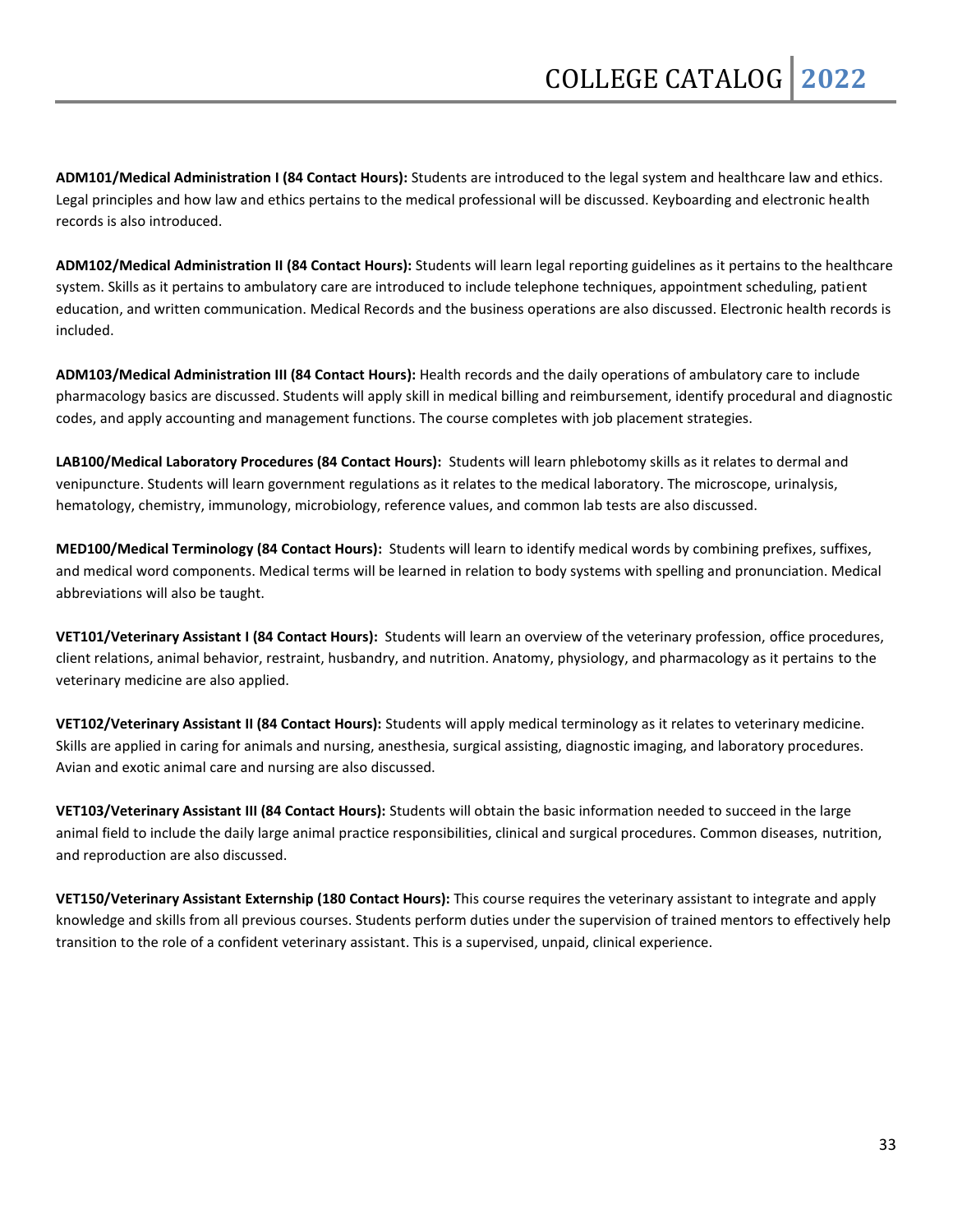## **FACULTY AND STAFF LIST**

**Common to All Locations**

#### **Administration**

#### *Kristi Bertrand, MPH, BS, AS, CMA (AAMA) President*

Associate of Science, Medical Assisting Eastern Kentucky University

Bachelor of Science, Community Health Education Eastern Kentucky University

Master of Public Health Eastern Kentucky University

#### **Management**

*Jennifer Lyon, AS, CMA (AAMA), CBCS Campus and Regional Manager*

> Associate of Science, Medical Assisting American National University

### **Financial Aid Director**

*Anabelle Bertrand, AAS* Associate of Applied Science, Office Administration

West Virginia University

#### **Admissions Staff**

*Kristen Carrier Admissions Representative*

Certificate, Master Stylist of Cosmetology Paul Mitchell the School

#### **Career and Student Services**

*Christie Strohacker, AA, RDA*

#### *Instructor, Dental Assistant Program (EDDA)*

Associate in Arts, Communication Bluegrass Community and Technical College Certificate, Dental Assistant Academy of Dental Assisting

**Compliance Specialist** *Sara Johnson, M.S., LMT Instructor, Medical Massage Therapy Program*

Diploma, Medical Massage Therapy Medical Career & Technical College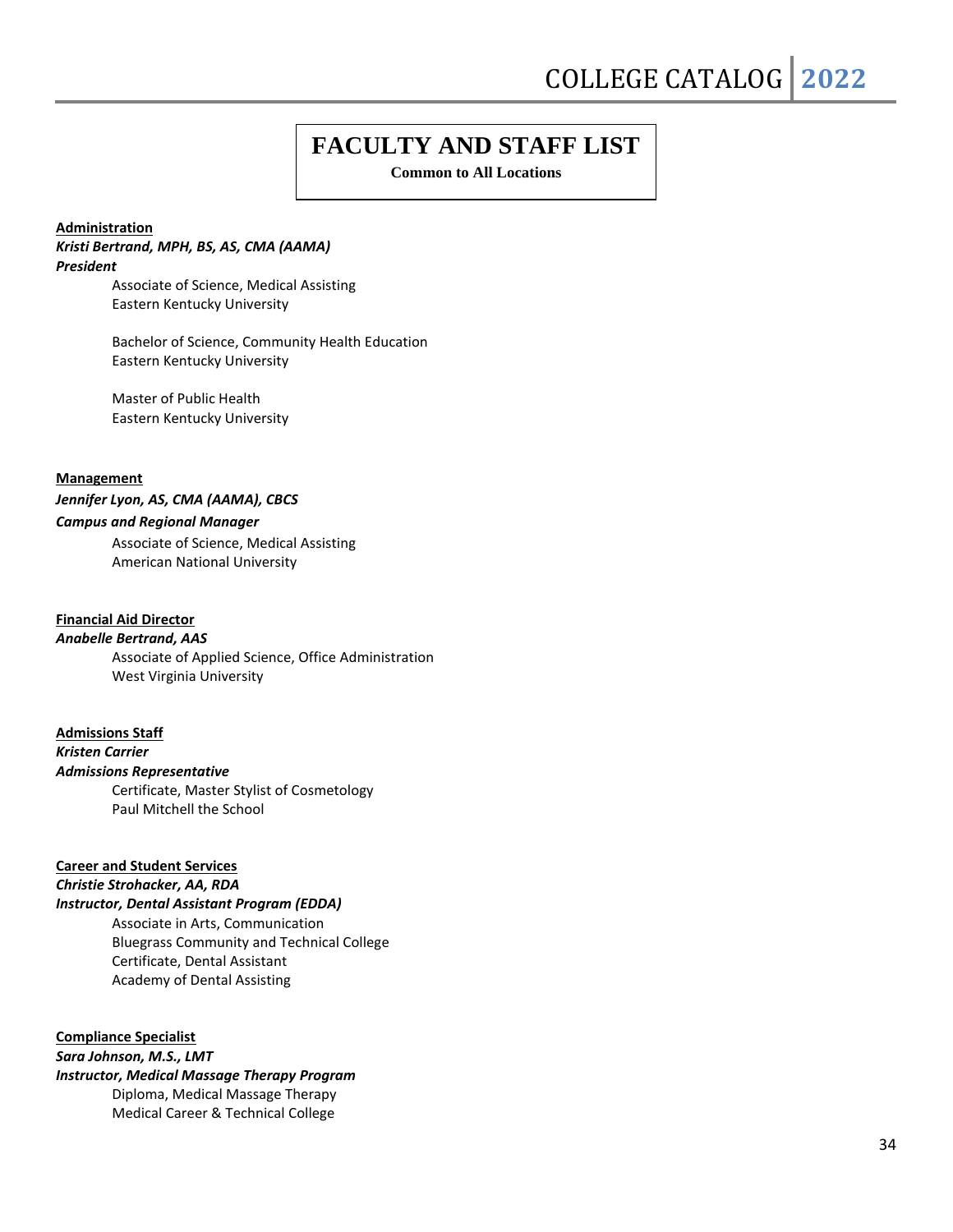Bachelor of Science, Athletic Training Eastern Kentucky University

Master of Science, Physical Education Eastern Kentucky University

**Faculty**

#### *Amy Blackburn, BS, NCVA*

#### *Externship Coordinator, Veterinary Assistant Program* Bachelor of Science, Animal Science University of Tennessee

#### *Brittany Reams*

#### *Externship Coordinator, Dental Assistant Program* Diploma, Dental Assistant/EDDA Medical Career & Technical College

#### *Mattea Russell, AS, RMA*

*Medical Assistant and Medical Administration Programs* Associate of Science, Medical Assisting American National University

#### *Joy Tussey, LMT Medical Massage Therapy Program*

Diploma, Massage Therapy Bluegrass Professional School of Massage

#### *Georgetta Williams, BA, CPC, CCMA*

### *Medical Administration and Medical Assistant Programs* Bachelor of Arts, Education Morehead State University

Certificate, Medical Coding The Medical Institute of Kentucky